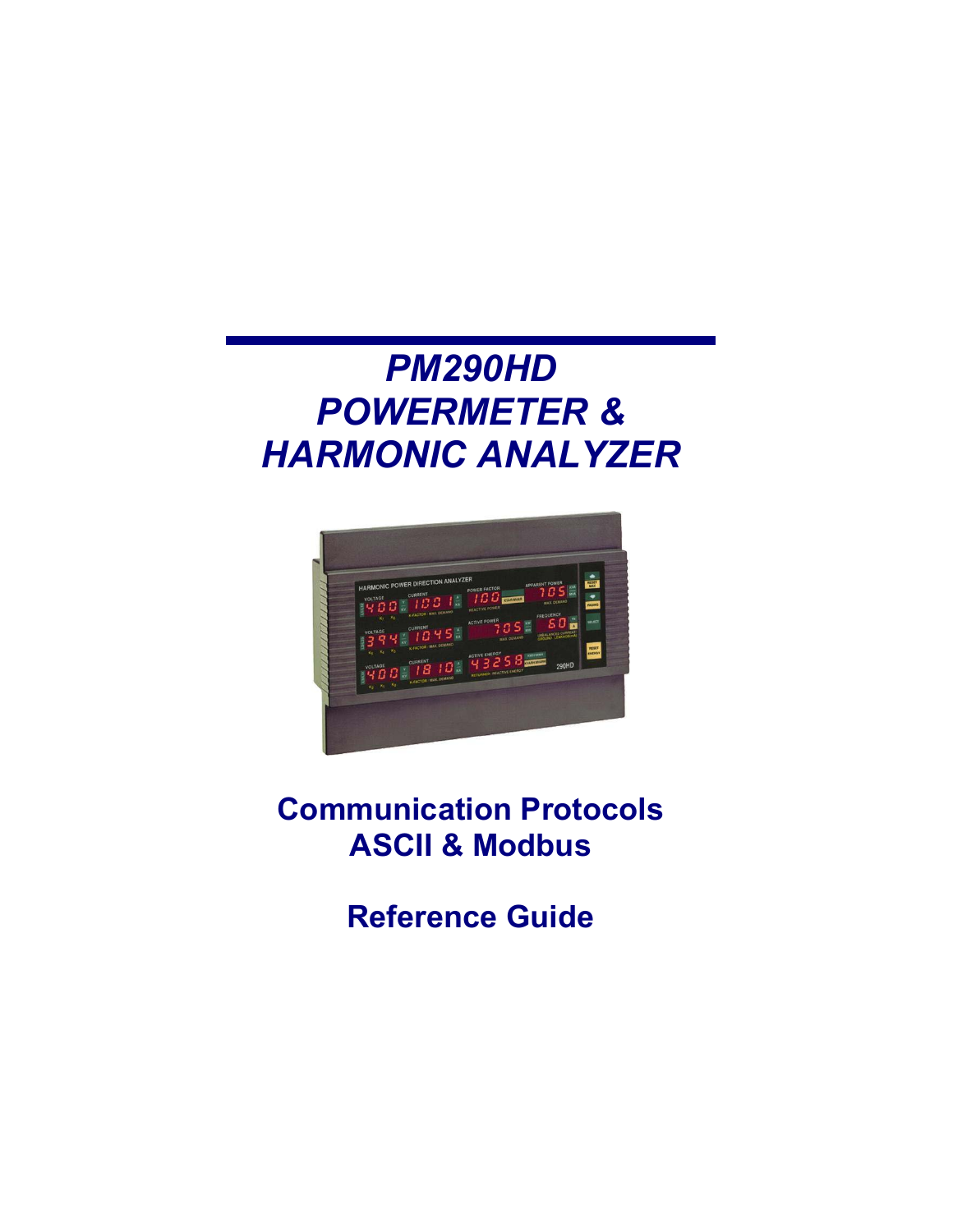#### **PM290HD Communication Protocols**

Communication protocol is a method of transferring information between different devices (i.e., the Powermeter and a computer) where the protocol is a repertoire of computer commands and the Powermeter responses.

For example, the computer will command a specific Powermeter to send to the computer all of its measured data. The Powermeter will respond by sending all the data in a specific known order so the computer will recognize it and treat it as data.

This manual details the protocols, the computer requests and the Powermeter replies.

The user can choose between two protocols, **ASCII** and **MODBUS**.

#### **NOTE**

Every effort has been made to ensure that the material herein is complete and accurate. However, the manufacturer is not responsible for any mistakes in printing or faulty instructions contained in this book. Notification of any errors or misprints will be received with appreciation.

For further information regarding a particular installation, operation or maintenance of equipment, contact the manufacturer or your local representative or distributor.

This book is copyrighted. No part of this book may be reproduced, stored in a retrieval system, or transmitted in any form or by any means, electronic, mechanical, photocopying, recording or otherwise without the prior written permission of the manufacturer.

# **Table of Contents**

| $\mathbf{1}$   |              |  |
|----------------|--------------|--|
|                | 1.1          |  |
|                | 1.2          |  |
|                | 1.3          |  |
|                | 1.4          |  |
|                | 1.5          |  |
|                | 1.6          |  |
|                | 1.7          |  |
|                | 1.8          |  |
|                | 1.9          |  |
|                | 1.10         |  |
|                | 1.11         |  |
|                | 1.12         |  |
|                | 1.13<br>1.14 |  |
|                | 1.15         |  |
|                | 1.16         |  |
|                |              |  |
| $\overline{2}$ |              |  |
|                | 2.1          |  |
|                | 2.2          |  |
|                | 2.2.1        |  |
|                | 2.2.2        |  |
|                | 2.2.3        |  |
|                | 2.2.4        |  |
|                | 24           |  |
|                | 2.4.1        |  |
|                | 2.4.2        |  |
|                | 2.4.3        |  |
|                | 2.4.4        |  |
|                | 2.4.5        |  |
|                | 2.4.6        |  |
|                | 2.4.7        |  |
|                | 2.4.8        |  |
| 3              |              |  |
|                |              |  |

BG0322 Rev. A1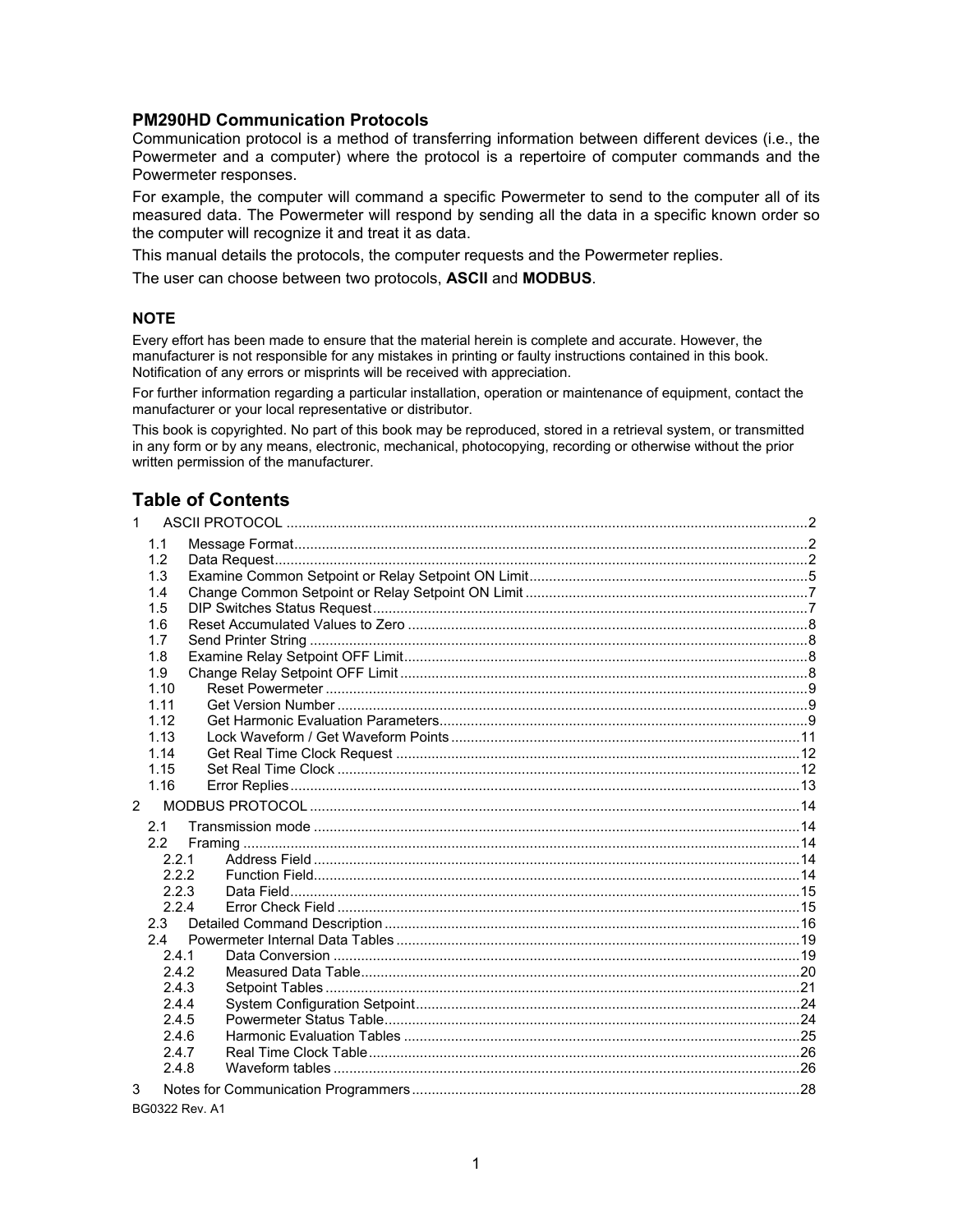## <span id="page-2-0"></span>**1 ASCII PROTOCOL**

All messages conform to the following protocol, designed to consist only of printable characters.

## **1.1 Message Format**

<span id="page-2-1"></span>

|  | ▌Field #1 │ Field #2 │ Field #3 │ Field #4 │ Field #5 │ Field #6 │ Field #7 |  |  |  |  |  |
|--|-----------------------------------------------------------------------------|--|--|--|--|--|
|--|-----------------------------------------------------------------------------|--|--|--|--|--|

The following is a list of the possible characters and message characteristics appearing in the following fields:

**Field #1** - Synchronization Character: One character **'!'**, used for starting synchronization.

**Field #2** -Message Length: Length of the message including only number of bytes in fields #2, #3, #4 and #5. Contains three characters between **'006'** and **'252'**.

**Field #3** -Address: Two characters between **'00'** and **'32'**. Powermeter with address **'00'** answers to requests with any other address.

**NOTE** For RS-422/RS-485 (multidrop mode), this field must NEVER be '0'.

**Field #4** -Message type: One character representing the type of host request.

#### **Possible requests:**

- **'0' - Data Request**
- **Examine Common Setpoint Value or Relay Setpoint ON Limit**
- **'2' - Change Common Setpoint Value or Relay Setpoint ON Limit**
- **'3' - DIP Switch Status Request**
- **'4' - Reset all accumulated values to zero**
- **Request of Printer String**
- **'6' Examine Relay Setpoint OFF Limit**
- **'7' Change Setpoint OFF Limit**
- **Program Reset**
- **'9' - Get version number**
- **Get Harmonic evaluation parameters**
- **'W'- Lock Waveform / Get Waveform Points**
- **'S' - Get Real Time Clock**
- **'T' - Set Real Time Clock**

**Field #5** -Message Body: Enables use of all **ASCII** characters

**Field #6** -Checksum: Checksum is calculated in 2 byte words for fields #2, #3, #4 and #5 to produce one byte checksum in the range **22H (H=Hexadecimal) to 7EH** as follows: ((sum of(each byte - 22H)) modulo 5CH) + 22H.

**Field #7** -Trailer: Two characters **CR** (ASCII 13) and **LF** (ASCII 10) .

**NOTE** Fields #3 and #4 of replies are always the same as in the request message.

#### <span id="page-2-2"></span>**1.2 Data Request**

## **HOST REQUEST**

Message Type - '0' Message Body - none

**REPLY**  Message Body - String of 201 bytes: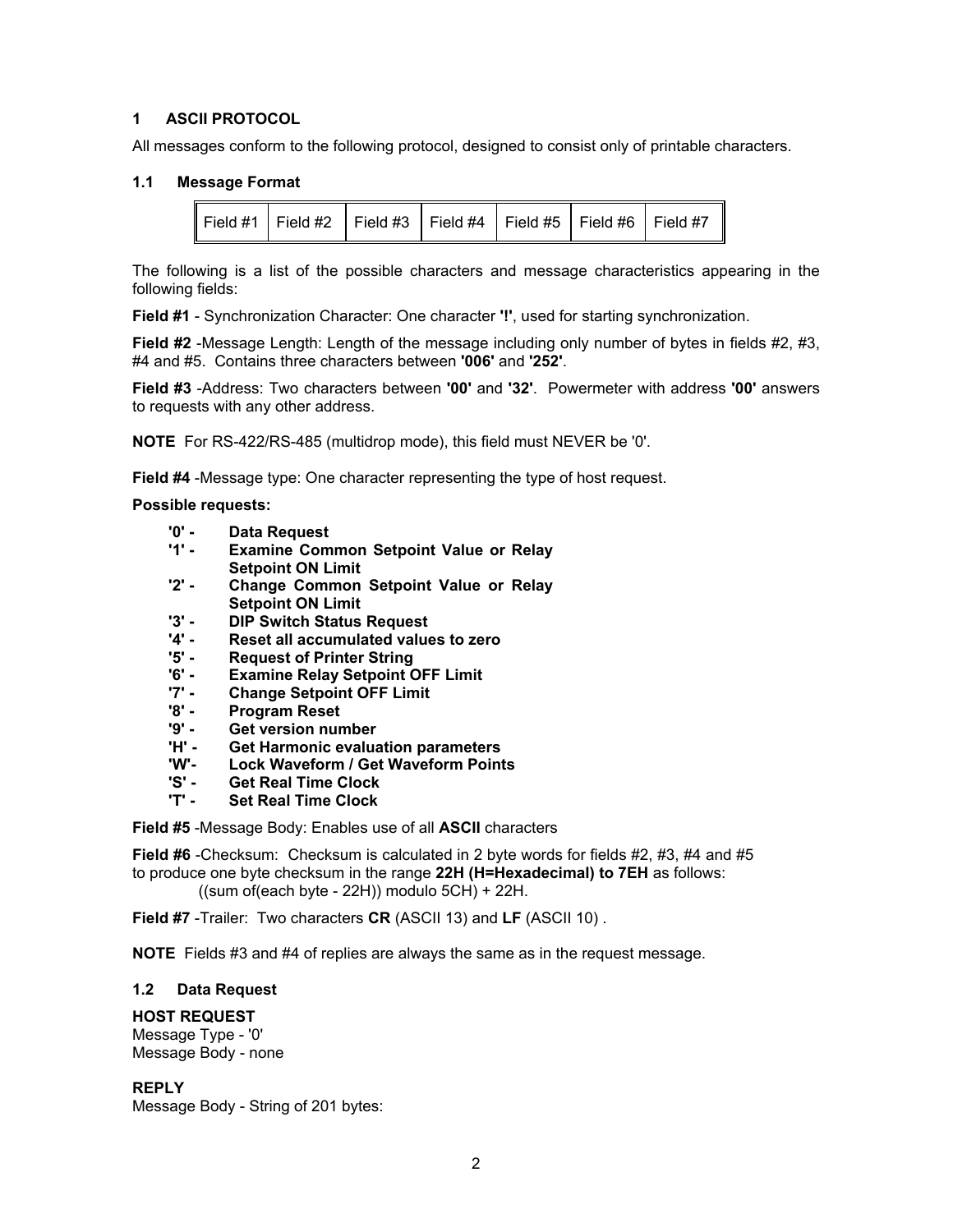| <b>FIELD</b>                     | <b>OFFSET</b><br>(BYTES)     | LENGTH<br>(BYTES) | <b>DESCRIPTION</b>        | <b>CONFIGURATION</b>       |
|----------------------------------|------------------------------|-------------------|---------------------------|----------------------------|
|                                  |                              |                   |                           |                            |
| $\mathbf{1}$<br>$\overline{2}$   | 0<br>$\overline{\mathbf{4}}$ | 4<br>4            | Voltage L1<br>Voltage L2  | NNNN,<br>NN.N.             |
| $\overline{3}$                   | 8                            | 4                 |                           | NNN.                       |
|                                  |                              |                   | Voltage L2                |                            |
| 4<br>$\overline{5}$              | 12<br>17                     | 5<br>5            | Current L1                | NNNNN,                     |
| 6                                |                              | 5                 | Current L2                | NN.NN                      |
|                                  | 22                           |                   | Current L3                |                            |
| $\overline{7}$<br>$\overline{8}$ | 27                           | 6                 | Power L1                  | SNNNNN,                    |
|                                  | 33                           | 6                 | Power L <sub>2</sub>      | WNN.NN.<br>WNNN.N,         |
| 9                                | 39                           | 6                 | Power L3                  | WNNNN.                     |
| 10                               | 45                           | 4                 | Power Factor L1           |                            |
| $11$                             | 49                           | 4                 | Power Factor L2           | T.NN                       |
| 12                               | 53                           | 4                 | Power Factor L3           |                            |
| 13                               |                              |                   | <b>Total Active Power</b> |                            |
|                                  | 57                           | 6                 |                           | SNNNNN, WNN.NN,<br>WNNN.N, |
|                                  |                              |                   |                           | WNNNN.                     |
| 14                               | 63                           | 4                 | <b>Total Power Factor</b> | T.NN                       |
| 15                               | 67                           | 6                 | <b>Active Energy</b>      | ONNNNN,                    |
|                                  |                              |                   |                           | NNN.NN.                    |
|                                  |                              |                   |                           | NNNN.N,                    |
|                                  |                              |                   |                           | NNNNN.                     |
| 16                               | 73                           | 5                 | <b>Unbalanced Current</b> | <b>NNNNN</b>               |
|                                  |                              |                   |                           | NN.NN                      |
| 17                               | 78                           | 4                 | Frequency                 | NN.N                       |
| 18                               | 82                           | 6                 | Reactive Power L1         | WNN.NN,                    |
| $\overline{19}$                  | 88                           | 6                 | Reactive Power L2         | SNNNNN,                    |
|                                  |                              |                   |                           | WNNN.N,                    |
| 20                               | 94                           | 6                 | Reactive Power L3         | WNNNN.                     |
| 21                               | 100                          | 6                 | Apparent Power L1         | ONNNNN,                    |
| 22                               | 106                          | 6                 | Apparent Power L2         | NNN.NN,                    |
|                                  |                              |                   |                           | NNNN.N,                    |
| 23                               | 112                          | 6                 | Apparent Power L3         | NNNNN.                     |
| 24                               | 118                          | 6                 | Reactive Energy           | WNNNNN.                    |
|                                  |                              |                   |                           | WNN.NN,                    |
|                                  |                              |                   |                           | WNNN.N,<br>WNNNN.          |
| 25                               | 124                          | 6                 | <b>Total Reactive</b>     | SNNNNN,                    |
|                                  |                              |                   | Power                     | WNN.NN,                    |
|                                  |                              |                   |                           | WNNN.N,                    |
|                                  |                              |                   |                           | WNNNN.                     |
| 26                               | 130                          | 6                 | <b>Total Apparent</b>     | ONNNNN,                    |
|                                  |                              |                   | Power                     | NNN.NN,                    |
|                                  |                              |                   |                           | NNNN.N,                    |
|                                  |                              |                   |                           | NNNNN.                     |
| 27                               | 136                          | 6                 | <b>Active Power</b>       | ONNNNN,                    |
|                                  |                              |                   | Maximum Demand            | NNN.NN,                    |
|                                  |                              |                   |                           | NNNN.N,                    |
|                                  |                              |                   |                           | NNNNN.                     |

**Table 1-1 Reply to Host Request Type '0'**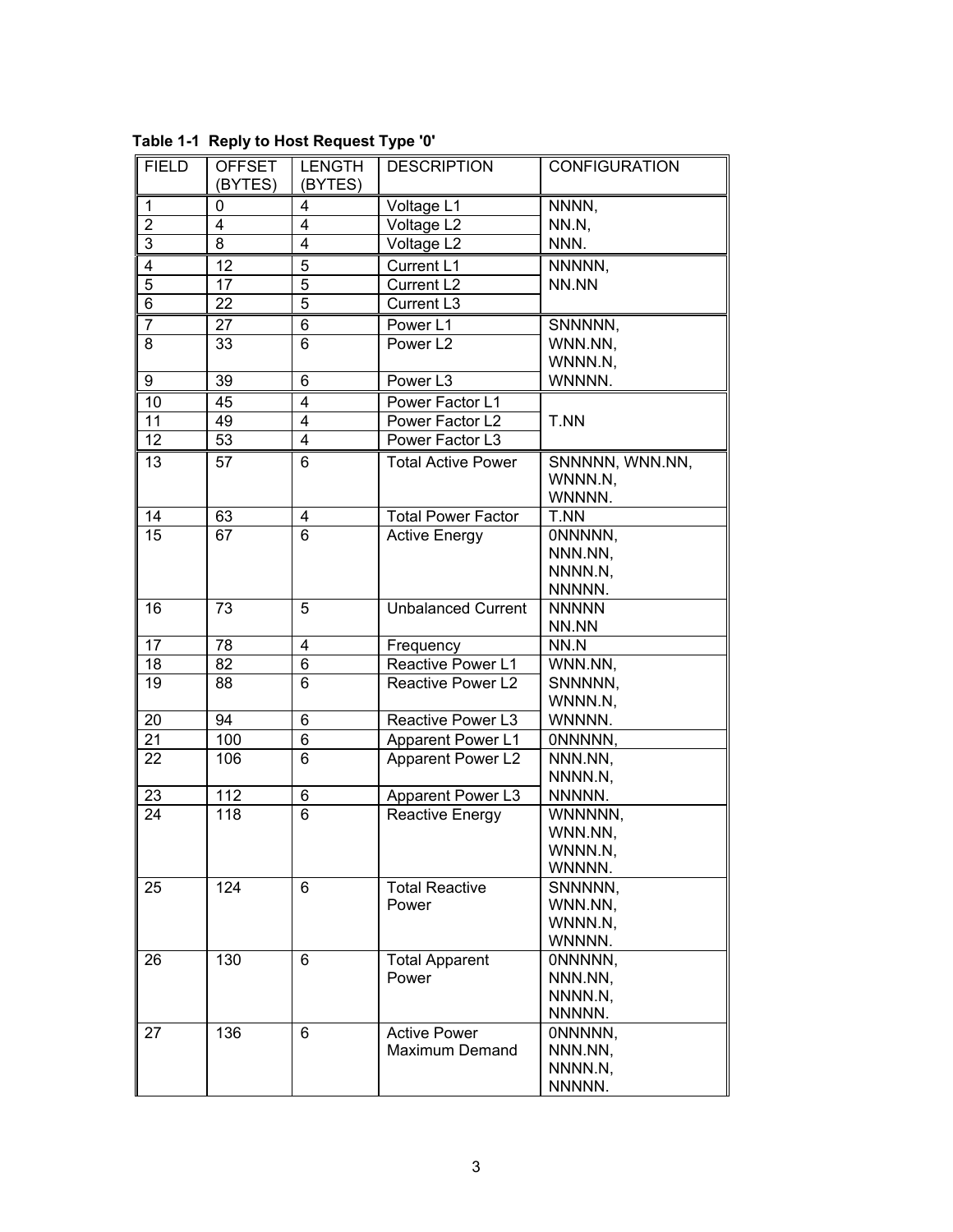| <b>FIELD</b> | <b>OFFSET</b><br>(BYTES) | <b>LENGTH</b><br>(BYTES) | <b>DESCRIPTION</b>                                          | <b>CONFIGURATION</b>                    |
|--------------|--------------------------|--------------------------|-------------------------------------------------------------|-----------------------------------------|
| 28           | 142                      | 6                        | <b>Accumulated Active</b><br>Power<br><b>Maximum Demand</b> | ONNNNN,<br>NNN.NN,<br>NNNN.N,<br>NNNNN. |
| 29           | 148                      | 5                        | Ampere Maximum<br>Demand L1                                 |                                         |
| 30           | 153                      | 5                        | Ampere Maximum<br>Demand L <sub>2</sub>                     | <b>ONNNN</b><br>NN.NN                   |
| 31           | 158                      | $\overline{5}$           | Ampere Maximum<br>Demand L3                                 |                                         |
| 32           | 163                      | $\overline{2}$           | <b>Contact Status for</b><br>290H/B Only                    | HH                                      |
| 33           | 165                      | 6                        | <b>Returned Energy</b>                                      | -0NNNN,<br>-NN.NN<br>-NNN.N<br>-NNNN.   |
| 34           | 171                      | 6                        | <b>Apparent Power</b><br>Maximum<br>Demand                  | ONNNNN.<br>NNN.NN.<br>NNNN.N.<br>NNNNN. |
| 35           | 177                      | 4                        | %THD of Voltage<br>phase L1 or L12                          | NN.N                                    |
| 36           | 181                      | 4                        | %THD of Voltage<br>phase L2 or L23                          | NN.N                                    |
| 37           | 185                      | 4                        | %THD of Voltage<br>phase L3                                 | NN.N                                    |
| 38           | 189                      | 4                        | %THD of Current<br>phase L1                                 | NN.N                                    |
| 39           | 193                      | 4                        | %THD of Current<br>phase L2                                 | NN.N                                    |
| 40           | 197                      | 4                        | %THD of Current<br>phase L <sub>3</sub>                     | NN.N                                    |

Where:<br>N-

**N**- 0, 1, 2, 3, 4, 5, 6, 7, 8, 9 **S -** 0 or "-" **T** - 0, 1, or "-"<br>**W** - 0, 1, 2, 3, **W** - 0, 1, 2, 3, 4, 5, 6, 7, 8, 9 or "-" **H** - 0, 1, 2, 3, 4, 5, 6, 7, 8, 9, A, B, C, D, E, F

#### **NOTE**

If a three wire configuration has been chosen the individual phase values for power factor, active power, apparent power and reactive power will appear in the communication protocol as zeros ('0's), because they have no meaning. Only the total three phase system values will be present.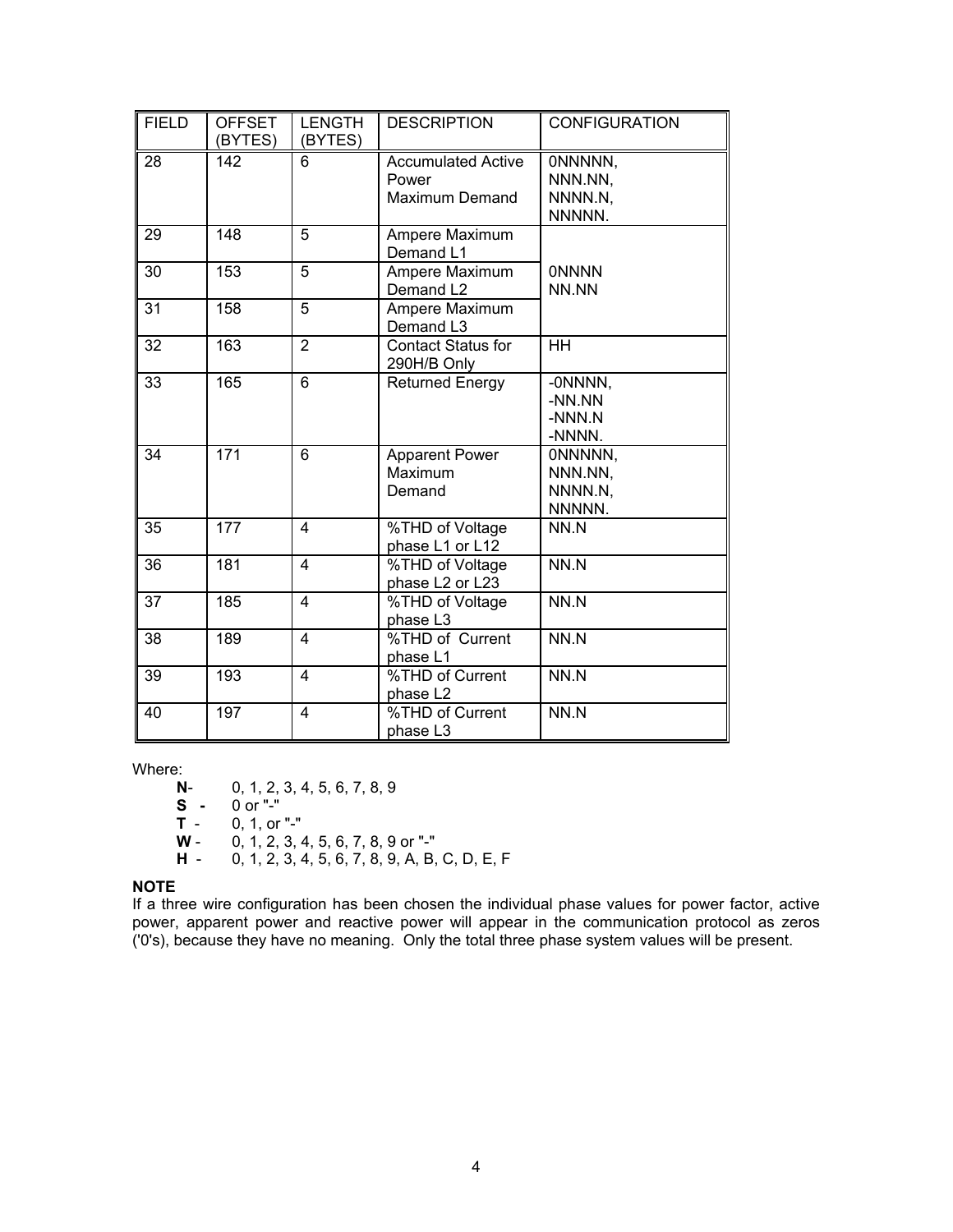## <span id="page-5-0"></span>**1.3 Examine Common Setpoint or Relay Setpoint ON Limit**

**HOST REQUEST**  Message Type - '**1**' Message Body:

Sub field  $#1$  Sub field  $#2$ 

Sub field #1 - function of programming (length - 1 byte) **See Table 1-2 Sub field 1**

Sub field #2 - setpoint serial number (length - 2 bytes) **See Table 1-2 Sub field 2**

**REPLY** 

Message Type - '**1**' Message Body:

| Sub field #4<br>Sub field #3<br>Sub field #2<br>Sub field #1 |  |  |  |  |
|--------------------------------------------------------------|--|--|--|--|
|--------------------------------------------------------------|--|--|--|--|

Sub field #1 - Same as for the HOST REQUEST

Sub field #2 - Same as for the HOST REQUEST

Sub field #3 - Setpoint delay in 'NN.N' format (length 4 bytes); will be '////' when the setpoint is suppressed

Sub field #4 - Setpoint limit (length 1 to 9 bytes)

## **Table 1-2 Setpoints**

<span id="page-5-1"></span>

| <b>SETPOINT NAME</b>                                             | Sub field #1   | Sub Field #2<br>(Setpoint #) | Sub Field #4<br>(Limit) | <b>Description</b>                |
|------------------------------------------------------------------|----------------|------------------------------|-------------------------|-----------------------------------|
| SETPOINTS FOR RELAYS 1 - 4                                       |                |                              |                         |                                   |
| High Voltage                                                     | 14             | 1                            | 0 to V max              | N<br><b>NNNNNN</b>                |
| Low Voltage                                                      | 14             | 2                            | 0 to V max              | N<br><b>NNNNNN</b>                |
| <b>High Current</b>                                              | 14             | 3                            | 0 to I max              | N<br><b>NNNNN</b>                 |
| <b>High Accumulated</b><br><b>Active Power</b><br>Maximum Demand | 14             | 4                            | 0 to P max              | N<br><b>NNNNNN</b>                |
| Low Power<br>Factor                                              | 14             | 5                            | 0 to $1.00$             | N.NN                              |
| <b>Unbalanced Current</b>                                        | 14             | 6                            | 0 to I max              | N<br><b>NNNNN</b>                 |
| <b>High Reactive Power</b>                                       | 14             | 8                            | 0 to P max              | N<br><b>NNNNNN</b>                |
| High THD                                                         | 14             | 16                           | 0 to 100                | NNN                               |
| <b>High Apparent Power</b>                                       | 14             | 9                            | 0 to P max              | $N_{\text{max}}$<br><b>NNNNNN</b> |
| +kWH Pulsing                                                     | 1              | $\overline{7}$               | 1 to 200                | NNN                               |
| <b>kVARH Pulsing</b>                                             | $\overline{2}$ | 10                           | 1 to 200                | $N$ NNN                           |
| kWH- Pulsing                                                     | 4              | 18                           | 1 to 200                | NNNN                              |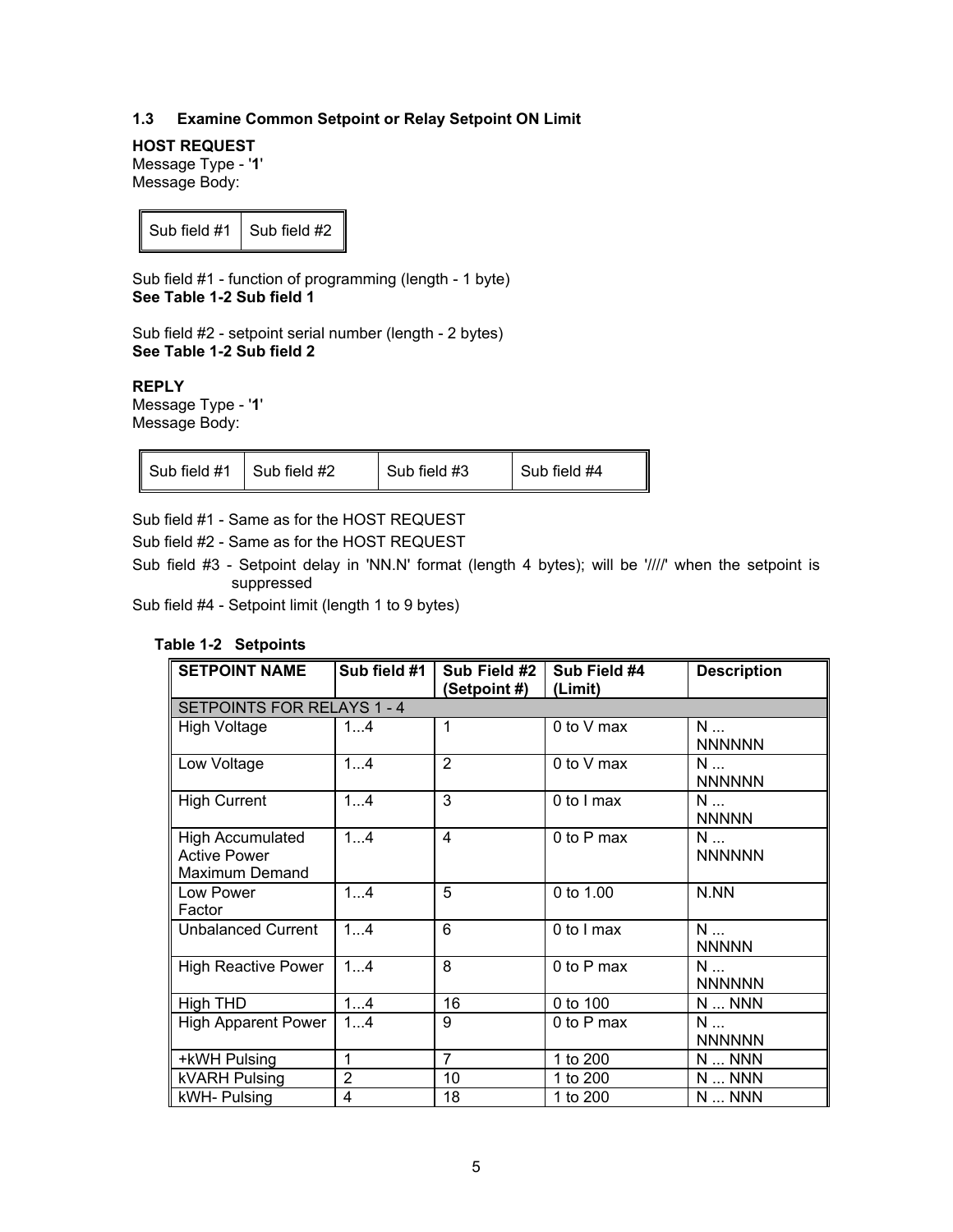| <b>SETPOINT NAME</b>                                 | Sub field #1            | Sub Field #2    | Sub Field #4                                            | <b>Description</b> |
|------------------------------------------------------|-------------------------|-----------------|---------------------------------------------------------|--------------------|
|                                                      |                         | (Setpoint #)    | (Limit)                                                 |                    |
| SETPOINTS FOR CONFIGURATION                          |                         |                 |                                                         |                    |
| <b>Wiring Configuration</b>                          | W                       | 40              | $0. (3-OP)$<br>$1. (4L-n)$<br>2. (3 dir)<br>$3. (4L-L)$ | $\mathsf{N}$       |
| PT Ratio                                             | U                       | 14              | 1.0 to 6500.0                                           | N.N<br>NNNN.N      |
| <b>CT Primary</b><br>Current                         | I                       | 17              | 1 to 50,000                                             | N<br><b>NNNNN</b>  |
| Power Maximum<br><b>Demand Period</b>                | D                       | 11              | 1,2,5,10,15,<br>20, 30,60 or<br>255 for/ext.<br>sync    | N  NNN             |
| Ampere Maximum<br><b>Demand Period</b>               | C                       | 12              | 1 to 1800                                               | N<br><b>NNNN</b>   |
| <b>Buffer Mode</b>                                   | $\overline{s}$          | 41              | 8 or 32                                                 | N, NN              |
| Reset Enable/<br><b>Disable</b>                      | $\mathsf{R}$            | 42              | 0 (enable)<br>1 (disable)                               | N                  |
| <b>Printer Period</b>                                | $\overline{P}$          | 13              | 1,2,5,10,15,<br>20, 30, 60                              | N, NN              |
| SETPOINTS FOR ANALOG OUTPUT                          |                         |                 |                                                         |                    |
| Voltage L1                                           | A                       | 21              | 136                                                     | <b>NNN</b>         |
| Voltage L2                                           | A                       | 22              | 136                                                     | <b>NNN</b>         |
| Voltage L3                                           | $\overline{\mathsf{A}}$ | 23              | 136                                                     | <b>NNN</b>         |
| Current L1                                           | A                       | 24              | 136                                                     | <b>NNN</b>         |
| Current L2                                           | A                       | 25              | 136                                                     | <b>NNN</b>         |
| Current L3                                           | $\overline{\mathsf{A}}$ | $\overline{26}$ | 136                                                     | <b>NNN</b>         |
| <b>Apparent Power</b>                                | A                       | 27              | 136                                                     | <b>NNN</b>         |
| Power Factor                                         | A                       | 28              | 136                                                     | <b>NNN</b>         |
| <b>Reactive Power</b>                                | $\overline{\mathsf{A}}$ | 29              | 136                                                     | <b>NNN</b>         |
| <b>Active Power</b>                                  | A                       | 30              | 136                                                     | <b>NNN</b>         |
| Accumulated<br>Active<br>Power Demand                | A                       | 31              | 136                                                     | <b>NNN</b>         |
| Frequency                                            | A                       | 34              | 136                                                     | <b>NNN</b>         |
| SETPOINTS FOR ANALOG EXPANDER (OPTIONAL)             |                         |                 |                                                         |                    |
| Voltage L1                                           | ᄂ                       | 21              | 0-14(CHAN.#)                                            | NN.                |
| Voltage L2                                           | E                       | 22              | $0-14$ (CHAN.#)                                         | <b>NN</b>          |
| Voltage L3                                           | Е                       | 23              | 0-14(CHAN.#)                                            | <b>NN</b>          |
| Current L1                                           | E                       | 24              | 0-14(CHAN.#)                                            | <b>NN</b>          |
| Current L <sub>2</sub>                               | E                       | 25              | 0-14(CHAN.#)                                            | <b>NN</b>          |
| Current L3                                           | Е                       | 26              | $0-14$ (CHAN.#)                                         | <b>NN</b>          |
| <b>Apparent Power</b>                                | Е                       | 27              | 0-14(CHAN.#)                                            | <b>NN</b>          |
| Power Factor                                         | Е                       | 28              | $0-14$ (CHAN.#)                                         | <b>NN</b>          |
| Reactive Power                                       | E                       | 29              | 0-14(CHAN.#)                                            | <b>NN</b>          |
| <b>Active Power</b>                                  | E                       | 30              | $0-14$ (CHAN.#)                                         | <b>NN</b>          |
| <b>Accumulated Active</b><br>Power Maximum<br>Demand | E                       | 31              | $0-14$ (CHAN.#)                                         | <b>NN</b>          |
| Frequency                                            | E                       | 34              | $0-14$ (CHAN.#)                                         | <b>NN</b>          |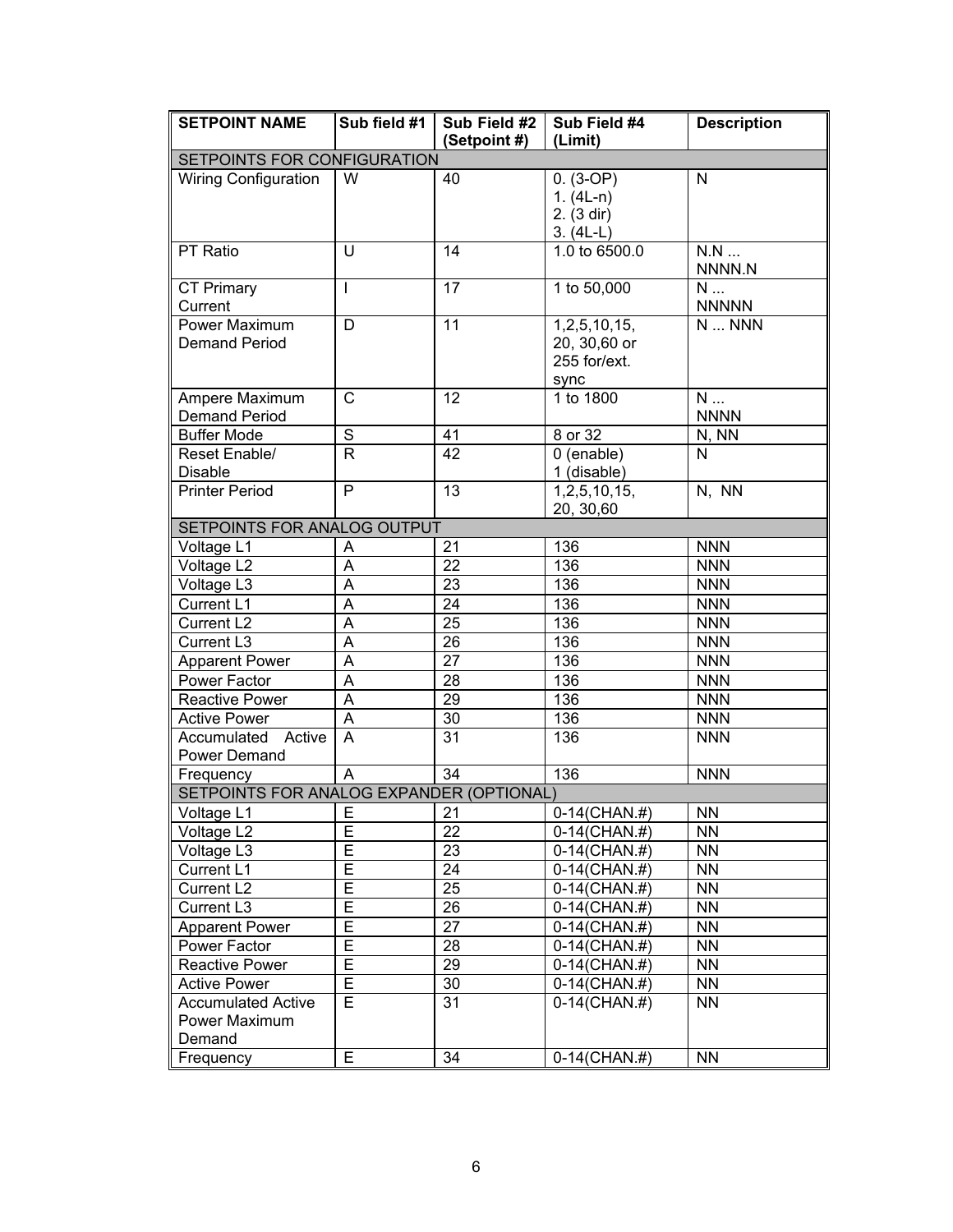## **NOTES**

- 1. Two analog output setpoints cannot be assigned at the same time to the same analog channel. Channel 0 is the internal analog output channel and channels 1 to 14 are the Analog Expander channels. The AX-7 Analog Expander provides 7 analog channels. Two AX-7 Analog Expanders can be connected together in order to provide 14 analog channels.
- 2. Setpoints #7, #10 and #18 are not compatible with all other setpoints; i.e., if setpoint #7, #10 or #18 is enabled, all other setpoints at the relevant relay will be suppressed automatically.
- 3. Setpoints #5 and #14 have a fixed format; i.e., the decimal point position is as shown in the table above. Placing a decimal point into another position is prohibited.
- 4. Setpoints #11, #12, #13, #14, #17, #40, #41 and #42 cannot be suppressed.

#### <span id="page-7-0"></span>**1.4 Change Common Setpoint or Relay Setpoint ON Limit**

#### **HOST REQUEST**

Message Type - '**2'** Message Body:

|  | Sub field #1 $\vert$ Sub field #2 $\vert$ Sub field #3 $\vert$ Sub field #4 |  |
|--|-----------------------------------------------------------------------------|--|
|  |                                                                             |  |

Sub field #1 - The same as Message Type '1'

Sub field #2 - The same Message Type '1'

Sub field #3 - Setpoint delay in 'NN.N' format (length 4 bytes).

To suppress this setpoint, this field should be filled with '////'

Sub field #4 - Setpoint limit (length 1 to 7 bytes)

#### **REPLY**

Message type - '**2**' Message Body - the same as in the Host Request

#### <span id="page-7-1"></span>**1.5 DIP Switches Status Request**

#### **HOST REQUEST**

Message type - '**3**' Message Body - none

**REPLY** 

Message type - '**3**' Message Body:

Sub field  $#1$  Sub field  $#2$  Sub field  $#3$ 

Sub field #1 - Status of the DIP Switch Block in ASCII (eight ASCII bytes, two bytes per block): **'XXXXNXXX'** 

 where **X** - Don't care  **N** - DIP Switch Block Status in ASCII hexadecimal. Bits meaning:  $'1' = on$ ,  $'0' = off$ .

Sub field #2 - Status of keypad in ASCII hexadecimal (1 byte); keys are arranged as follows:

**Up Key - bit #0 Reset Key - bit #1 Select Key - bit #2 Down Key - bit #3** Bits meaning: '1' = key is pressed, '0' = key is not pressed.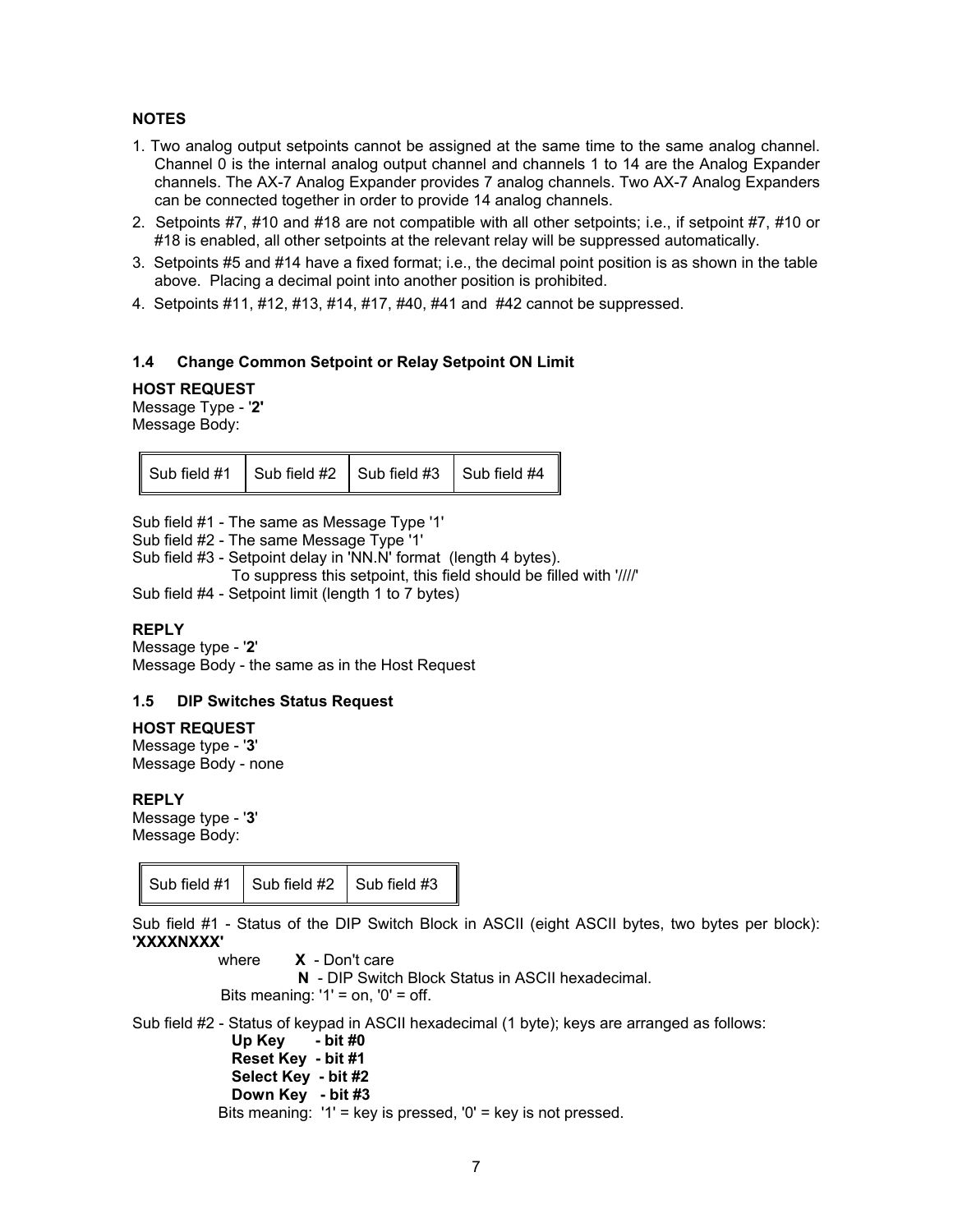Sub field #3 - Status of relays in ASCII hexadecimal (1 byte): **Relay 1 - bit #3 Relay 2 - bit #2 Relay 3 - bit #1 Relay 4 - bit #0** Bits meaning: '0' = closed, '1' = open.

## <span id="page-8-0"></span>**1.6 Reset Accumulated Values to Zero**

#### **HOST REQUEST**

Message type - '**4**' Message Body:

- '**1**' Reset: kWH+, kWH- and kVARH
- '**2**'- Reset: Active Power Maximum Demand, Ampere Maximum Demand, Apparent Power Maximum Demand

#### **REPLY**

Message type - '**4**' Message Body: Same as Host Request

#### <span id="page-8-1"></span>**1.7 Send Printer String**

#### **HOST REQUEST**

Message type - '**5**' Message Body - none

#### **REPLY**

Message Body - Printer String

#### <span id="page-8-2"></span>**1.8 Examine Relay Setpoint OFF Limit**

#### **HOST REQUEST**

Message Type - '**6**' Message Body - the same as in the request '1' in Section [1.3.](#page-5-1)

#### **REPLY**

Message Type - '**6**' Message Body:

|  | Sub field #1 $\vert$ Sub field #2 $\vert$ Sub field #3 $\vert$ Sub field #4 |  |  |
|--|-----------------------------------------------------------------------------|--|--|
|--|-----------------------------------------------------------------------------|--|--|

Sub field #1 - The same as in the HOST REQUEST Sub field #2 - The same as in the HOST REQUEST Sub field #3 - Relay setpoint OFF delay in 'NNN.' format (length 4 bytes)

Will be '////' when the setpoint or OFF Limit is suppressed Sub field #4 - Relay setpoint OFF limit (length 1 to 7 bytes)

#### <span id="page-8-3"></span>**1.9 Change Relay Setpoint OFF Limit**

#### **HOST REQUEST**

Message Type - '**7**' Message Body:

|  | Sub field #1 $\vert$ Sub field #2 $\vert$ Sub field #3 $\vert$ Sub field #4 |  |  |
|--|-----------------------------------------------------------------------------|--|--|
|--|-----------------------------------------------------------------------------|--|--|

Sub field #1 - The same as in the REQUEST TYPE '2' Sub field #2 - The same as in the REQUEST TYPE '2'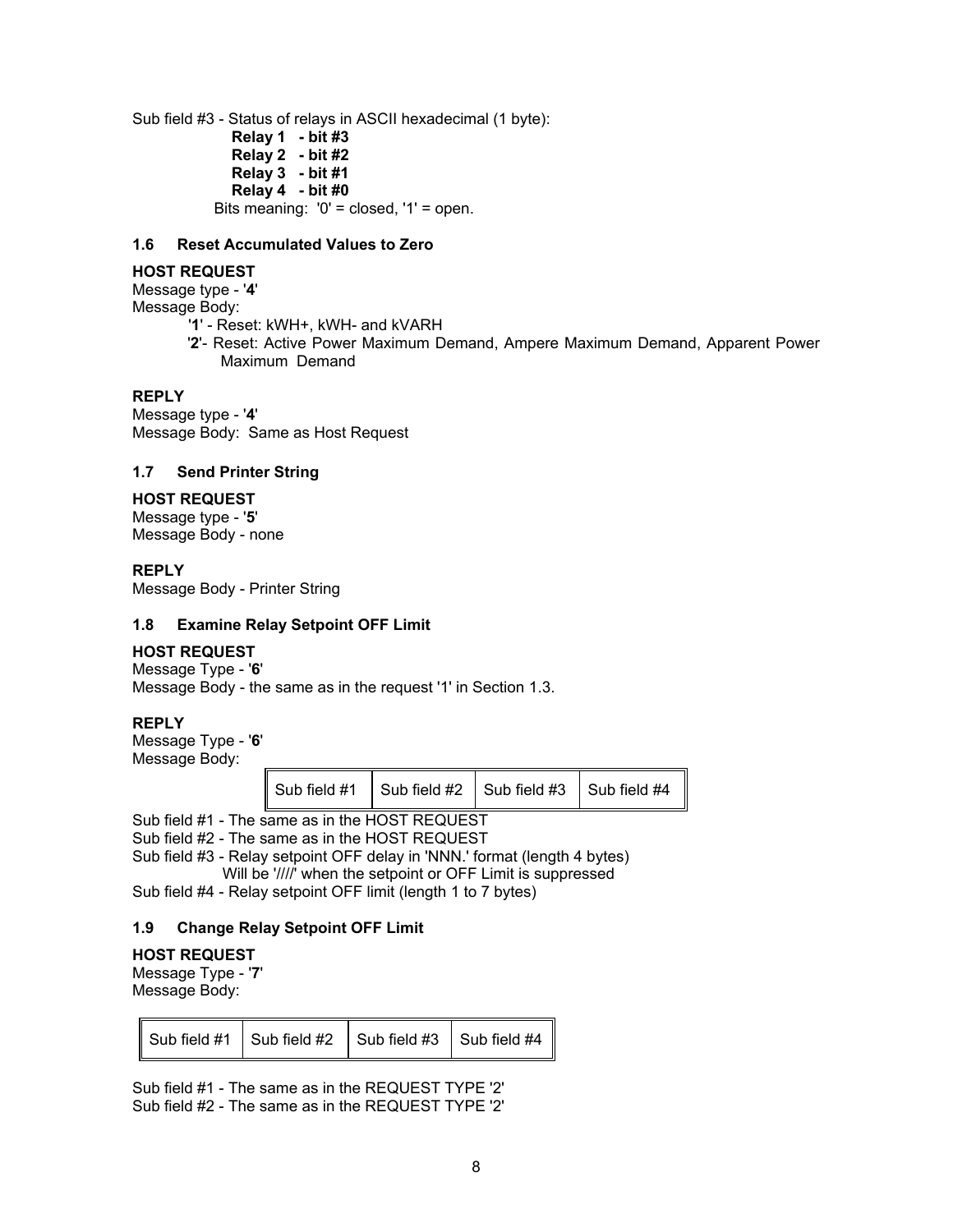Sub field #3 - Relay setpoint OFF delay in 'NNN.' format (length 4 bytes). To suppress this setpoint, this field should be filled with '////' Sub field #4 - Relay setpoint OFF limit (length 1 to 7 bytes)

#### **REPLY**

Message type - '**7**' Message Body - the same as in the HOST REQUEST

## <span id="page-9-0"></span>**1.10 Reset Powermeter**

## **HOST REQUEST**

Message Type - '**8**' Message Body - none

**REPLY** - none

## <span id="page-9-1"></span>**1.11 Get Version Number**

## **HOST REQUEST**

Message Type - '**9**' Message Body - none

## **REPLY**

Message type - '**9**' Message Body: 'XXX' where **'XXX'** is the version number.

#### <span id="page-9-2"></span>**1.12 Get Harmonic Evaluation Parameters**

## **HOST REQUEST**

Message Type - '**H**' Message Body -

Sub field #1

Sub field #1 - channel number (length - 1 byte):

- '1' Voltage phase L1 or L12
- '2' Voltage phase L2 or L23
- '3' Voltage phase L3
- '4' Current phase L1
- '5' Current phase L2
- '6' Current phase L3

## **REPLY**

Message Body - String of 170 bytes:

## **Table 1-3 Reply to Host Request Type 'H'**

| <b>FIELD</b> | <b>OFFSET</b><br>(BYTES) | <b>LENGTH</b><br>(BYTES) | <b>DESCRIPTION</b>                                     | <b>CONFIGU-</b><br><b>RATION</b> |
|--------------|--------------------------|--------------------------|--------------------------------------------------------|----------------------------------|
|              |                          | 5                        | <b>Corresponding RMS</b><br>value (voltage or current) | NNNNN,<br>NNN.N                  |
|              | 5                        | 5                        | <b>Fundamental Frequency</b>                           | NN.NN                            |
| 3            | 10                       | 5                        | %THD                                                   | NNN.N                            |
|              | 15                       | 5                        | Reference magnitude<br>of 1st harmonic (100.0%)        | NNN.N                            |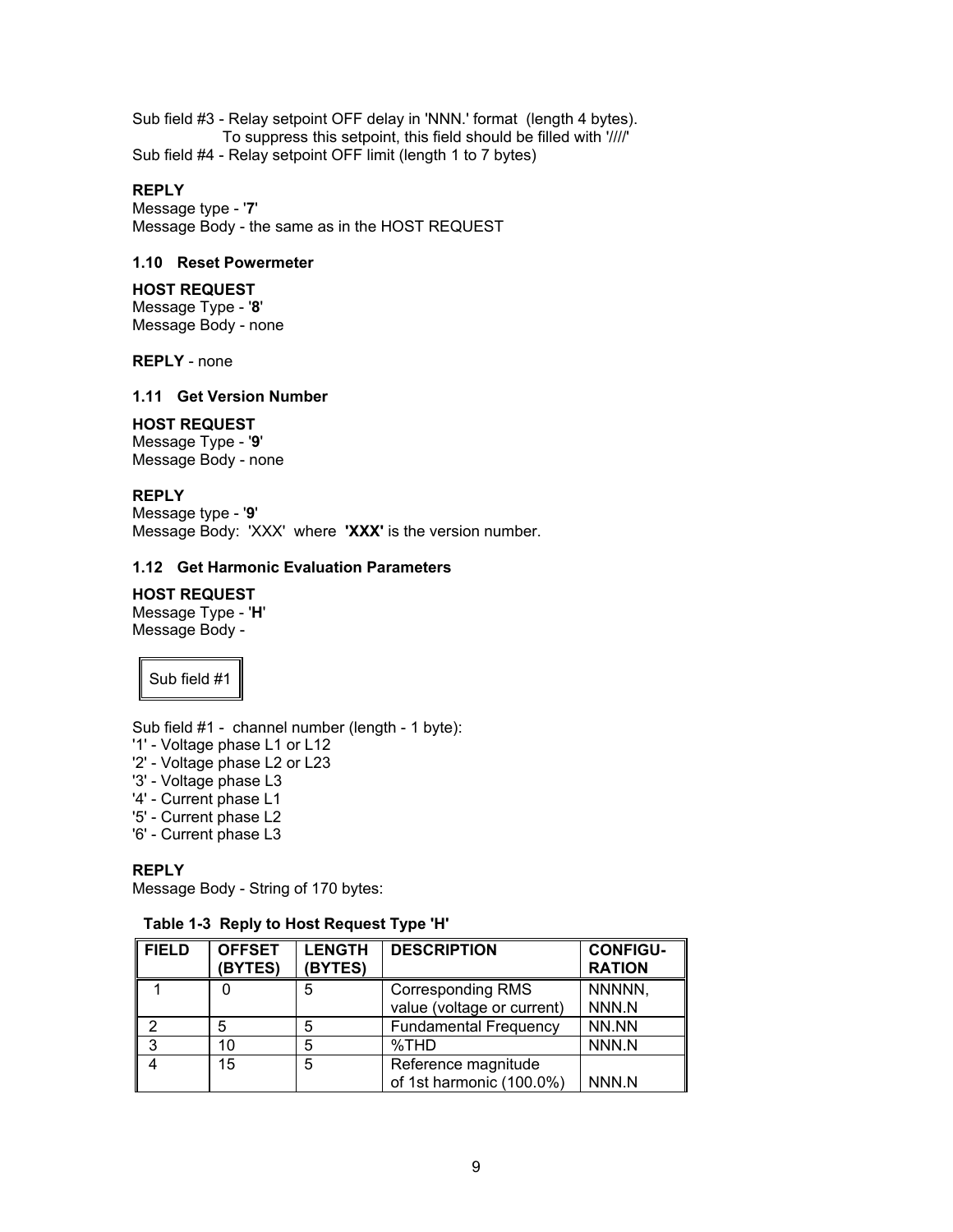| <b>FIELD</b>     | <b>OFFSET</b><br>(BYTES) | <b>LENGTH</b><br>(BYTES) | <b>DESCRIPTION</b>            | <b>CONFIGU-</b><br><b>RATION</b> |
|------------------|--------------------------|--------------------------|-------------------------------|----------------------------------|
| 5                | 20                       | 5                        | Magnitude of 2nd              | NN.NN,                           |
|                  |                          |                          | harmonic                      | NNN.N                            |
| 6                | 25                       | 5                        | Magnitude of 3rd              | NN.NN,                           |
|                  |                          |                          | harmonic                      | NNN.N                            |
| $\overline{7}$   | 30                       | 5                        | Magnitude of 4th              | NN.NN,                           |
|                  |                          |                          | harmonic                      | NNN.N                            |
| 8                | 35                       | 5                        | Magnitude of 5th              | NN.NN,                           |
|                  |                          |                          | harmonic                      | NNN.N                            |
| $\boldsymbol{9}$ | 40                       | 5                        | Magnitude of 6th              | NN.NN,                           |
|                  |                          |                          | harmonic                      | NNN.N                            |
| 10               | 45                       | 5                        | Magnitude of 7th              | NN.NN,                           |
|                  |                          |                          | harmonic                      | NNN.N                            |
| 11               | 50                       | 5                        | Magnitude of 8th              | NN.NN,                           |
|                  |                          |                          | harmonic                      | NNN.N                            |
| 12               | 55                       | $\overline{5}$           | Magnitude of 9th              | NN.NN,                           |
|                  |                          |                          | harmonic                      | NNN.N                            |
| 13               | 60                       | 5                        | Magnitude of 10th             | NN.NN,                           |
|                  |                          |                          | harmonic                      | NNN.N                            |
| 14               | 65                       | 5                        | Magnitude of 11th             | NN.NN,                           |
| 15               | 70                       | $\overline{5}$           | harmonic<br>Magnitude of 12th | NNN.N                            |
|                  |                          |                          | harmonic                      | NN.NN,<br>NNN.N                  |
| 16               | 75                       | 5                        | Magnitude of 13th             | NN.NN,                           |
|                  |                          |                          | harmonic                      | NNN.N                            |
| $\overline{17}$  | 80                       | 5                        | Magnitude of 14th             | NN.NN,                           |
|                  |                          |                          | harmonic                      | NNN.N                            |
| 18               | 85                       | $\overline{5}$           | Magnitude of 15th             | NN.NN,                           |
|                  |                          |                          | harmonic                      | NNN.N                            |
| 19               | 90                       | 5                        | Magnitude of 16th             | NN.NN,                           |
|                  |                          |                          | harmonic                      | NNN.N                            |
| 20               | 95                       | 5                        | Magnitude of 17th             | NN.NN,                           |
|                  |                          |                          | harmonic                      | NNN.N                            |
| $\overline{21}$  | 100                      | $\overline{5}$           | Magnitude of 18th             | NN.NN,                           |
|                  |                          |                          | harmonic                      | NNN.N                            |
| 22               | 105                      | 5                        | Magnitude of 19th             | NN.NN,                           |
|                  |                          |                          | harmonic                      | NNN.N                            |
| 23               | 110                      | 5                        | Magnitude of 20th             | NN.NN,                           |
|                  |                          |                          | harmonic                      | NNN.N                            |
| 24               | 115                      | 5                        | Magnitude of 21st             | NN.NN,                           |
|                  |                          |                          | harmonic                      | NNN.N                            |
| 25               | 120                      | 5                        | Magnitude of 22nd             | NN.NN,                           |
|                  |                          |                          | harmonic                      | NNN.N                            |
| 26               | 125                      | 5                        | Magnitude of 23rd             | NN.NN,                           |
|                  |                          |                          | harmonic                      | NNN.N                            |
| 27               | 134                      | 4                        | Magnitude of 24th             | NN.NN,                           |
|                  |                          |                          | harmonic                      | NNN.N                            |
| 28               | 135                      | 5                        | Magnitude of 25th             | NN.NN,                           |
|                  |                          |                          | harmonic                      | NNN.N                            |
| 29               | 140                      | 5                        | Magnitude of 26th             | NN.NN,                           |
|                  |                          |                          | harmonic                      | NNN.N                            |
| 30               | 145                      | 5                        | Magnitude of 27th             | NN.NN,                           |
|                  |                          |                          | harmonic                      | NNN.N                            |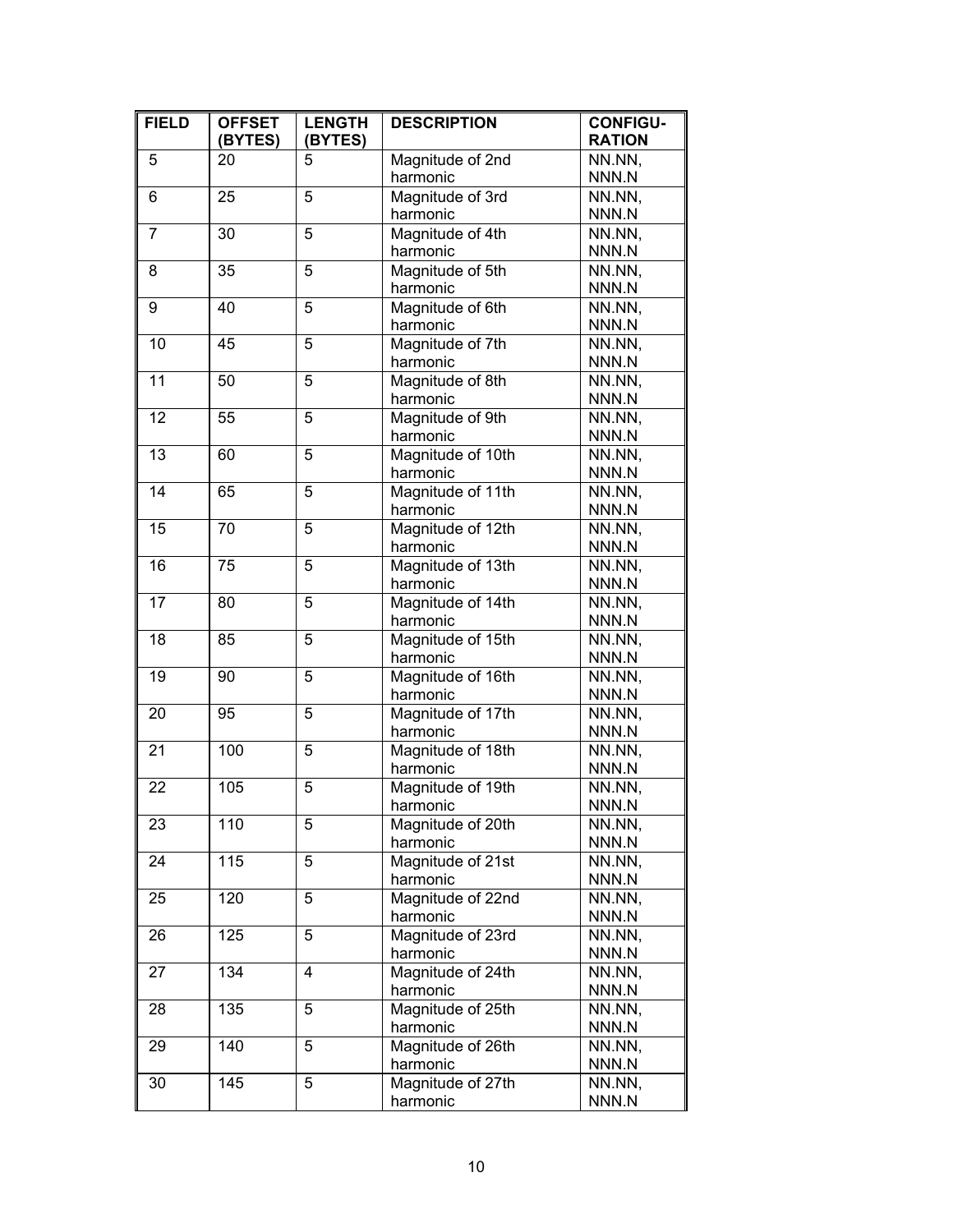| <b>FIELD</b> | <b>OFFSET</b><br>(BYTES) | <b>LENGTH</b><br>(BYTES) | <b>DESCRIPTION</b>            | <b>CONFIGU-</b><br><b>RATION</b> |
|--------------|--------------------------|--------------------------|-------------------------------|----------------------------------|
| -31          | 150                      | 5                        | Magnitude of 28th<br>harmonic | NN.NN,<br>NNN.N                  |
| 32           | 155                      | 5                        | Magnitude of 29th<br>harmonic | NN.NN,<br>NNN.N                  |
| 33           | 160                      | 5                        | Magnitude of 30th<br>harmonic | NN.NN,<br>NNN.N                  |
| 34           | 165                      | 5                        | Magnitude of 31st<br>harmonic | NN.NN,<br>NNN.N                  |

Where: **N** - 0, 1, 2, 3, 4, 5, 6, 7, 8, 9

## <span id="page-11-0"></span>**1.13 Lock Waveform / Get Waveform Points**

#### **HOST REQUEST**

Message Type - 'W' Message Body -

Sub field  $#1$  Sub field  $#2$ 

Sub field #1 - channel number (length - 1 byte):

- '1' Voltage phase L1 or L12
- '2' Voltage phase L2 or L23
- '3' Voltage phase L3
- '4' Current phase L1
- '5' Current phase L2
- '6' Current phase L3

Sub field #2 - function number (length - 1 byte):

'0' - Lock waveform and get waveform capture parameters;

'1' ... '8' - Get N-th waveform half cycle's points ( $N = 1 ... 8$ ).

## **REPLY to function 0:**

Message Body - String of 29 bytes:

## **Table 1-4 Reply to Host Request 'W0'**

| <b>FIELD</b> | <b>OFFSET</b><br><b>BYTES)</b> | <b>LENGTH</b><br>(BYTES) | <b>DESCRIPTION</b>                                 | CONFIGU-<br><b>RATION</b> |
|--------------|--------------------------------|--------------------------|----------------------------------------------------|---------------------------|
|              | 0                              | 2                        | Capture code                                       | <b>NN</b>                 |
| 2            | 2                              | 2                        | Second                                             | <b>NN</b>                 |
| 3            | 4                              | 2                        | Minute                                             | <b>NN</b>                 |
| 4            | 6                              | 2                        | Hour                                               | <b>NN</b>                 |
| 5            | 8                              | 2                        | Day                                                | <b>NN</b>                 |
| 6            | 10                             | 2                        | Month                                              | <b>NN</b>                 |
| 7            | 12 <sup>°</sup>                | 2                        | Year                                               | <b>NN</b>                 |
| 8            | 14                             | 5                        | Corresponding RMS<br>value (voltage or<br>current) | NNNNN,<br>NNN.N           |
| 9            | 19                             | 5                        | Fundamental<br>Frequency                           | NN.NN                     |
| 10           | 24                             | 5                        | %THD                                               | NNN.N                     |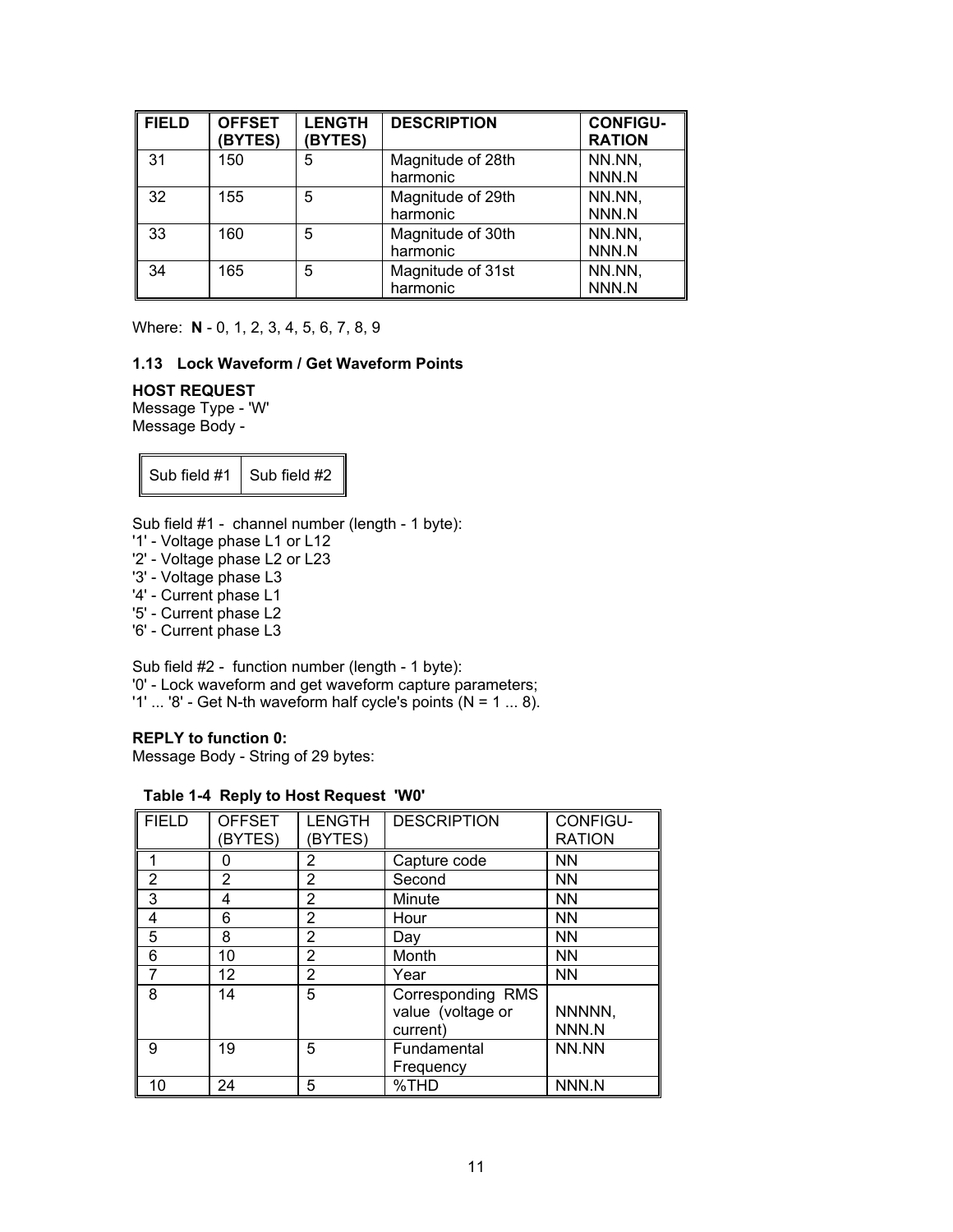## **REPLY to functions 1 ... 8:**

Message Body - String of 192 bytes:

| <b>FIELD</b> | <b>OFFSET</b><br>(BYTES) | <b>LENGTH</b><br><b>BYTES)</b> | <b>DESCRIPTION</b>                | <b>CONFIGURATION</b> |
|--------------|--------------------------|--------------------------------|-----------------------------------|----------------------|
|              |                          | 3                              | Waveform half<br>cycle's point 1  | <b>NNN</b>           |
| ◠            | っ                        | 3                              | Waveform half<br>cycle's point 2  | <b>NNN</b>           |
|              | .                        | .                              | $\cdots$                          | .                    |
| 64           | 61                       | 3                              | Waveform half<br>cycle's point 64 | <b>NNN</b>           |

## **Table 1-5 Reply to Host Requests 'W1' ... 'W8'**

#### **NOTES**

- 1. To get waveform, you should first lock the corresponding waveform by using the function '0'. Then, you may get 8 half cycles of the corresponding waveform.
- 2. Every waveform point is represented by three hexadecimal digits in ASCII format. Waveform point range is from 0 to 1023.

#### <span id="page-12-0"></span>**1.14 Get Real Time Clock Request**

**HOST REQUEST** 

Message Type - '**S**' Message Body - none

#### **REPLY**

Message Body - String of 12 bytes:

## **Table 1-6 Reply to Host Request Type 'S'**

| I FIELD | <b>OFFSET</b><br>(BYTES) | <b>LENGTH</b><br>(BYTES) | <b>DESCRIPTION</b> | <b>CONFIGURATION</b> |
|---------|--------------------------|--------------------------|--------------------|----------------------|
|         |                          |                          | Second             | <b>NN</b>            |
|         |                          |                          | Minute             | <b>NN</b>            |
| ິ       |                          |                          | Hour               | <b>NN</b>            |
|         | 6                        |                          | Day                | <b>NN</b>            |
| 5       |                          |                          | Month              | <b>NN</b>            |
| 6       | 10                       |                          | Year               | <b>NN</b>            |

## <span id="page-12-1"></span>**1.15 Set Real Time Clock**

**HOST REQUEST**  Message Type - '**T**' Message Body - string of 6 sub fields: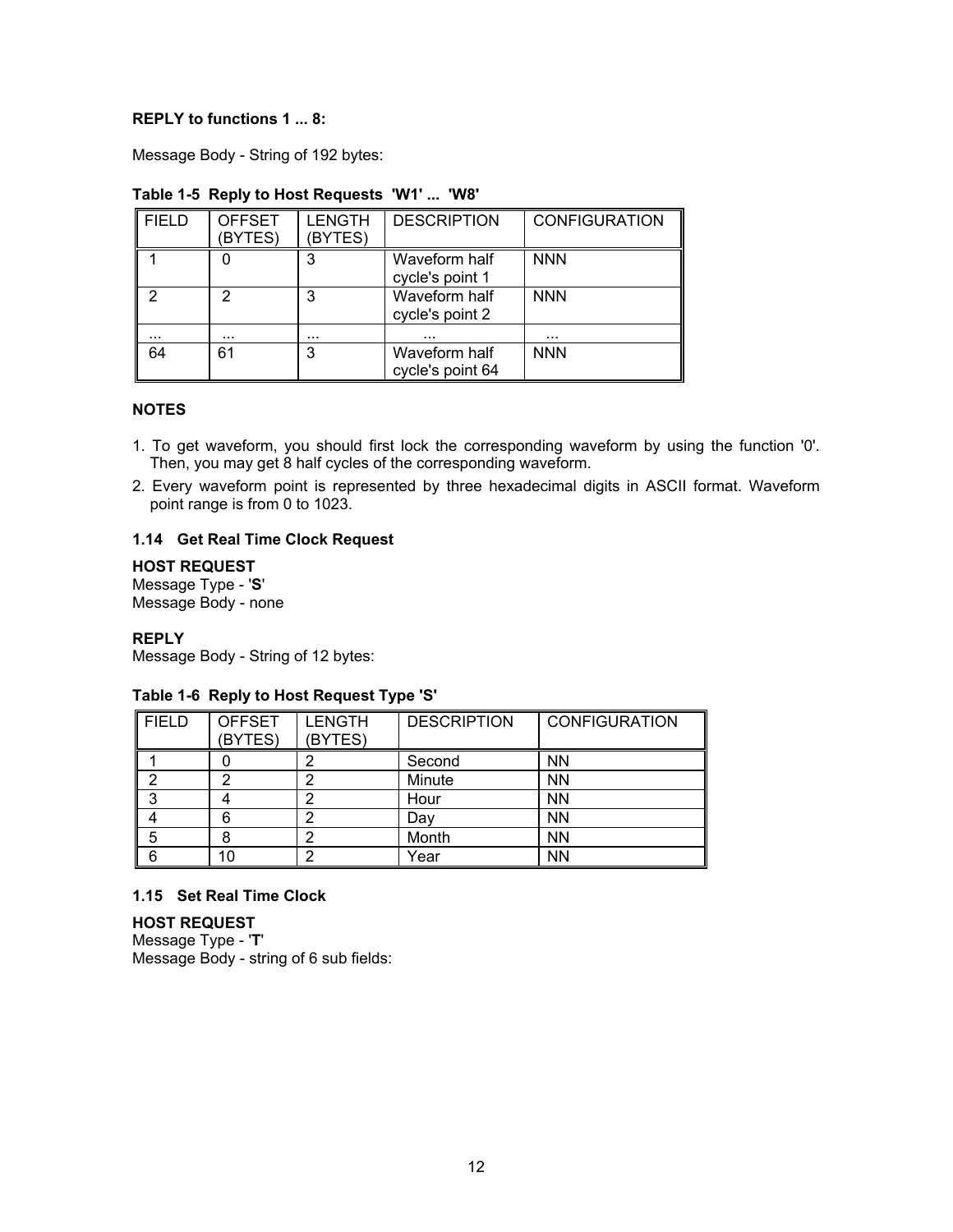| <b>SUB FIELD</b> | <b>OFFSET</b><br>(BYTES) | <b>LENGTH</b><br>(BYTES) | <b>DESCRIPTION</b> | <b>CONFIGURATION</b> |
|------------------|--------------------------|--------------------------|--------------------|----------------------|
|                  |                          |                          | Second             | <b>NN</b>            |
| ⌒                |                          |                          | Minute             | <b>NN</b>            |
| ◠                |                          |                          | Hour               | <b>NN</b>            |
|                  |                          |                          | Day                | <b>NN</b>            |
| 5                |                          |                          | Month              | <b>NN</b>            |
| 6                | 10                       |                          | Year               | <b>NN</b>            |

## **Table 1-7 Message Body of Host Request Type 'T'**

## **REPLY**

Message Body - the same as in the host request.

## <span id="page-13-0"></span>**1.16 Error Replies**

The instrument will send the following error messages in response to incorrect host requests. Message Body:

- **'XK'** Powermeter is in definition mode
- **'XP'** Invalid setpoint value or setpoint is not available
- **'XM'** Invalid request type

**NOTE** When check error or framing error is detected, the Powermeter will not act on or respond to the master's request.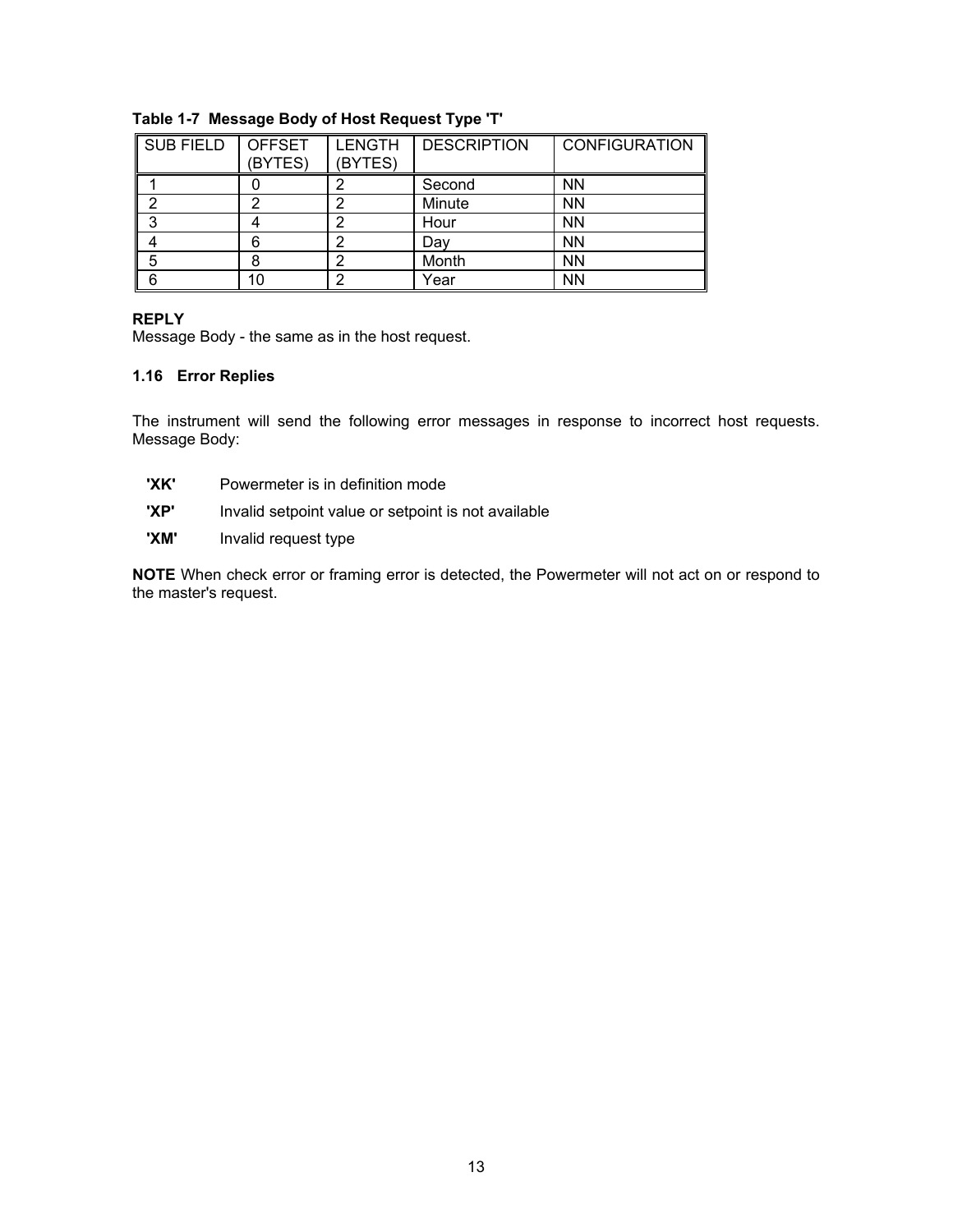## <span id="page-14-0"></span>**2 MODBUS PROTOCOL**

This protocol provides data communication between a PC and multiple Powermeters and is a subset of Modicon's MODBUS protocol. The protocol provides for one master and up to 247 Powermeter slaves on a common line. Although the protocol supports up to 247 slaves, certain device restrictions may limit the number of slaves to less than 247.

The protocol works in a master-slave mode. Only the master can initiate a transaction. Transactions are either a **query / response** type, when a single Powermeter is addressed, or a **broadcast / no response** type, where all the Powermeters are addressed. A transaction includes a single query and a single response frame or a single broadcast frame. Powermeters communicate in half duplex mode: the Powermeter processes only one query and does not receive a new query while the previous response is being transmitted.

## <span id="page-14-1"></span>**2.1 Transmission mode**

The transmission mode is Remote Terminal Unit (RTU). In the RTU mode, data is sent in 8-bit binary characters. The **8 bit even parity** or **8 bit no parity** should be set in the Powermeter.

## <span id="page-14-2"></span>**2.2 Framing**

Frame synchronization is maintained in RTU transmission mode by simulating a synchronization message. The receiving device monitors the elapsed time between reception of characters. If three and one-half character times elapse without a new character or completion of the frame, then the device flushes the frame and assumes that the next byte received will be an address. Frame format is defined below. The maximum query and response message length is 256 bytes including check characters.

## **RTU Message Frame Format**

| $\parallel$ T1 T2 T3 | Address   Function |        | I Data     |         | Check   $T1$ T2 T3 |
|----------------------|--------------------|--------|------------|---------|--------------------|
|                      | 8 bits             | 8 bits | N * 8 bits | 16 bits |                    |

## <span id="page-14-3"></span>*2.2.1 Address Field*

The address field contains a user assigned address (1-247) of the Powermeter that is to receive a message. Address 0 is used in broadcast mode to transmit to all Powermeters (broadcast mode is available only for functions 06 and 16). In this case all Powermeters receive the message and take action on the request, but do not issue a response.

## <span id="page-14-4"></span>*2.2.2 Function Field*

The function field contains a function code that tells the Powermeter what action to perform. Function codes used in the protocol are shown in **Table 2-1**.

| Code<br>(Decimal) | Meaning in MODBUS                                       | Action                             |
|-------------------|---------------------------------------------------------|------------------------------------|
| 03                | Read holding registers                                  | Obtain data from Powermeter        |
| 04                | Read input registers                                    | Obtain data from Powermeter        |
| 06                | Preset single register                                  | <b>Transmit data to Powermeter</b> |
| 08                | Loopback test (Diagnostic<br>Code 0- return query data) | Communication test                 |
| 16                | Preset multiple registers                               | <b>Transmit data to Powermeter</b> |
| 20                | Read general reference                                  | Obtain data from Powermeter        |
| 21                | Write general reference                                 | <b>Transmit data to Powermeter</b> |

**Table 2-1 Function Codes Used in PC - Powermeter Protocol** 

**NOTE** Broadcast mode is available only for function codes 06 and 16.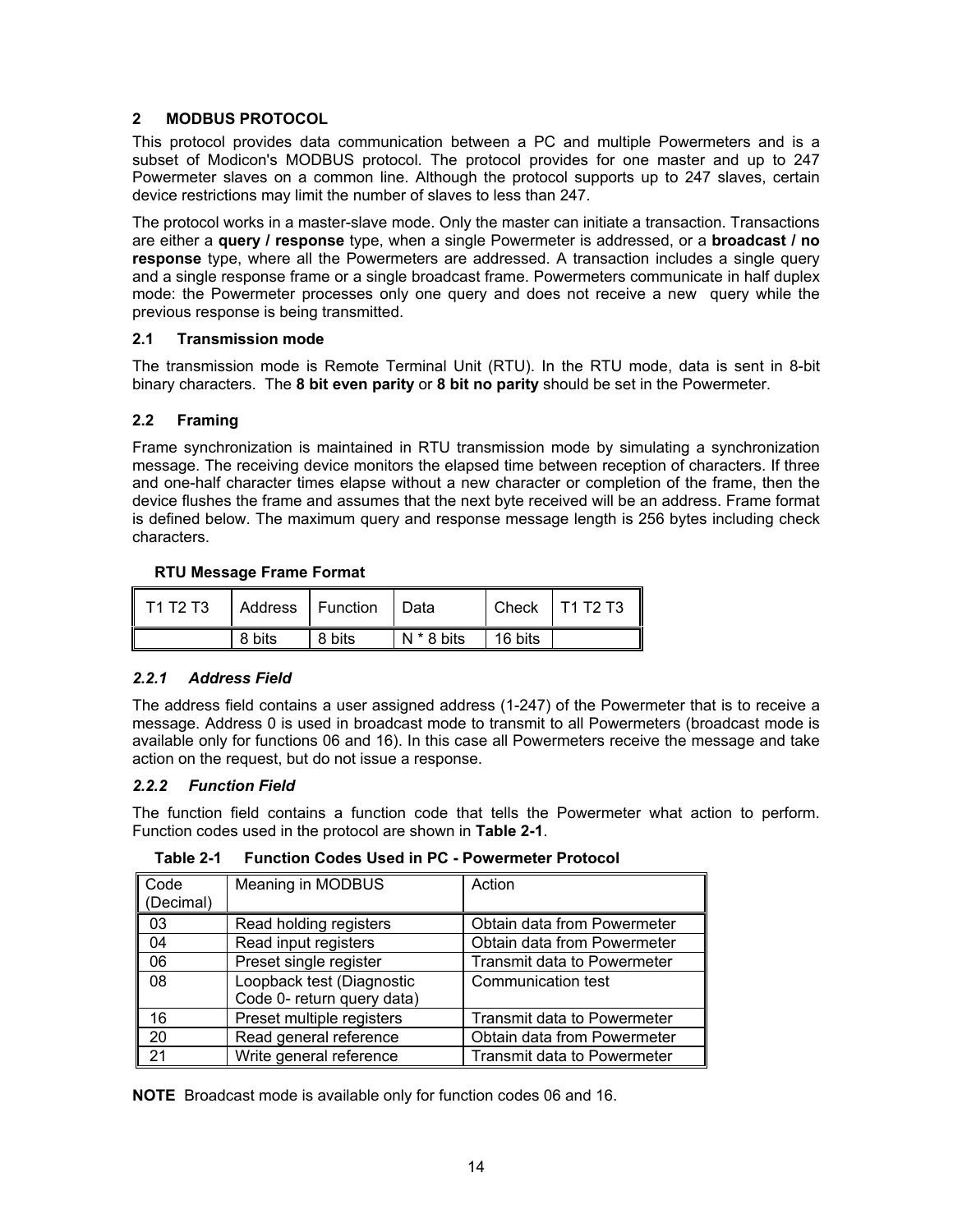## <span id="page-15-0"></span>*2.2.3 Data Field*

The data field contains information for the Powermeter to perform a specific function or it contains data collected by the Powermeter in response to a query.

## <span id="page-15-1"></span>*2.2.4 Error Check Field*

The error check field contains the result of the Cyclical Redundancy Check (CRC). The start of the message is ignored in calculating the CRC.

## *CRC-16 (Cyclic Redundancy Check) Error Check Sequence*

The message (data bits only, disregarding start/stop and optional parity bits) is considered one continuous binary number whose most significant bit (MSB) is transmitted first. The message is premultiplied by  $x^{16}$  (shifted left 16 bits), then divided by  $x^{16} + x^{15} + x^{2} + 1$  expressed as a binary number (11000000000000101). The integer quotient digits are ignored and the 16-bit remainder (initialized to all ones at the start to avoid the case of all zeros being an accepted message) is appended to the message (MSB first) as the two CRC check bytes. The resulting message including the CRC, when divided by the same polynomial  $(x^{16} + x^{15} + x^2 + 1)$  at the receiver will give a zero remainder if no errors have occurred. (The receiving unit recalculates the CRC and compares it to the transmitted CRC). All arithmetic is performed modulo two (no carries).

The device used to serialize the data for transmission will send the conventional LSB or right-most bit of each character first. In generating the CRC, the first bit transmitted is defined as the MSB of the dividend. For convenience then, and since there are no carries used in arithmetic, let's assume while computing the CRC that the MSB is on the right. To be consistent, the bit order of the generating polynomial must be reversed. The MSB of the polynomial is dropped since it affects only the quotient and not the remainder. This yields 1010 0000 0000 0001 (Hex A001). Note that this reversal of the bit order will have no affect whatever on the interpretation or bit order of characters external to the CRC calculations.

The step by step procedure to form the CRC-16 check bytes is as follows:

- 1. Load a 16-bit register with all 1's.
- 2. Exclusive **OR** the first 8-bit byte with the high order byte of the 16-bit register, putting the result in the 16-bit register.
- 3. Shift the 16-bit register one bit to the right.
- 4a. If the bit shifted out to the right (flag) is one, exclusive **OR** the generating polynomial 1010 000 000 0001 with the 16-bit register.
- 4b. If the bit shifted out to the right is zero; return to step 3.
- 5. Repeat steps 3 and 4 until 8 shifts have been performed.
- 6. Exclusive **OR** the next 8-bit byte with the 16-bit register.
- 7. Repeat step 3 through 6 until all bytes of the message have been exclusive **OR** with the 16-bit register and shifted 8 times.
- 8. The contents of the 16-bit register are the 2 byte CRC error check and is added to the message most significant bits first.

The start of the message is ignored in calculating the CRC.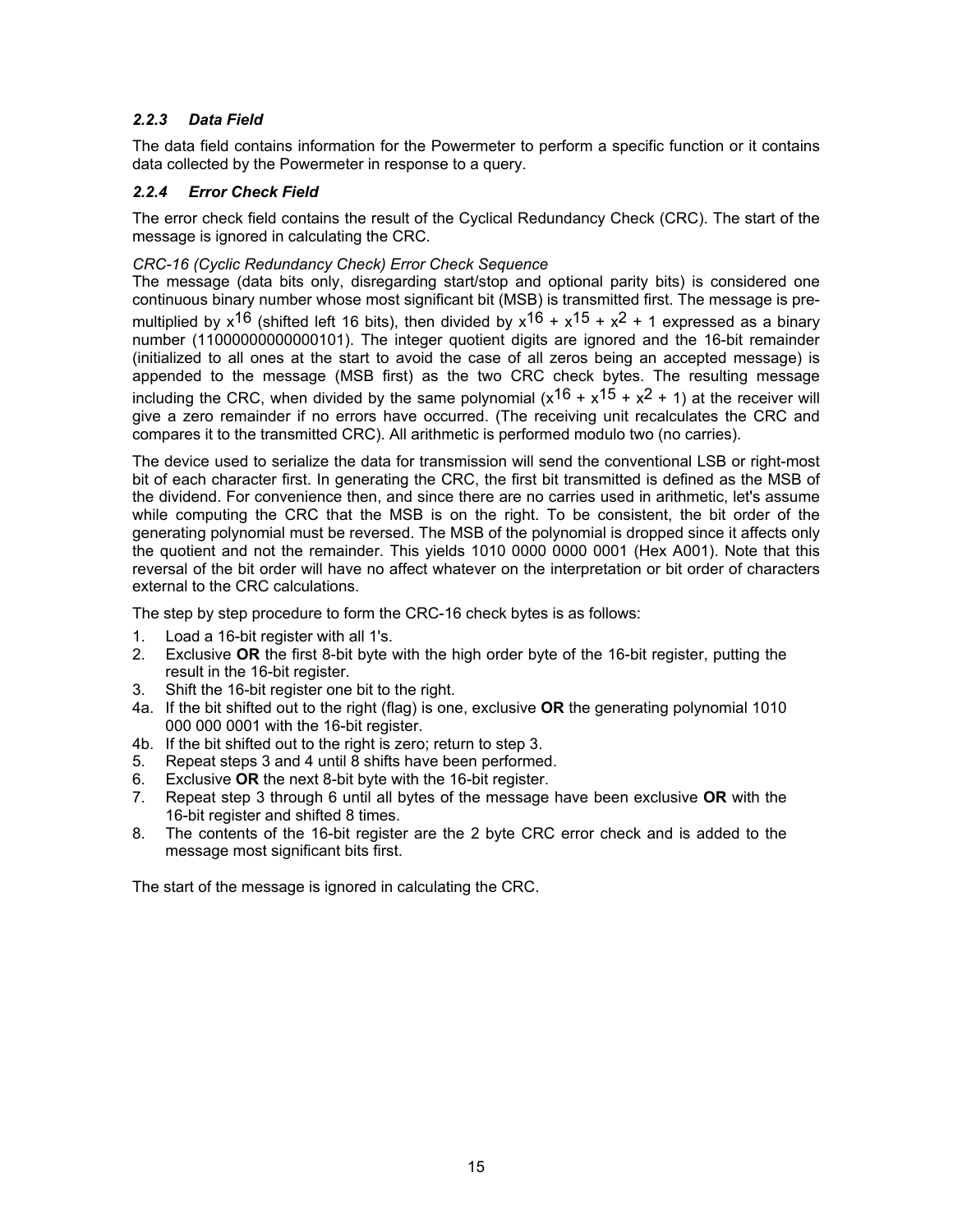## <span id="page-16-0"></span>**2.3 Detailed Command Description**

| Powermeter   Function<br>Address | (03)   | l Table | Start<br>Number   Address   Count | Word                         | Error<br>$ $ Check $ $ |
|----------------------------------|--------|---------|-----------------------------------|------------------------------|------------------------|
| 1 byte                           | 1 byte | 1 bvte  | 1 byte                            | 2 bytes   2 byte $\parallel$ |                        |

#### **OBTAIN DATA FROM POWERMETER (Function Code 03)**

Meaning of message fields:

| <b>Table Number</b>     | Powermeter internal data table number             |
|-------------------------|---------------------------------------------------|
| <b>Starting Address</b> | Address of the first word in the table to be read |
| <b>Word Count</b>       | Number of words to be read from the table         |

**Note:** The request allows to obtain up to 125 words from the Powermeter.

#### **Response**

| Powermeter   Function<br>Address | (03) | Bvte<br>Count | Data<br>I Word 1    | $\cdots$ | Data<br>Word N | Error<br>Check |
|----------------------------------|------|---------------|---------------------|----------|----------------|----------------|
| $\vert$ 1 byte                   | bvte | 1 byte        | $\mathsf{I}$ 2 byte | $\cdots$ | 2 byte         | 2 byte         |

The Byte Count field of the response contains the quantity of bytes to be returned.

## **OBTAIN DATA FROM POWERMETER (Function Code 04)**

| Powermeter     | Function          | Table             | <b>Start</b> | Word    | Error  |
|----------------|-------------------|-------------------|--------------|---------|--------|
| Address        | (04)              | Number            | Address      | Count   | Check  |
| $\vert$ 1 byte | <sup>1</sup> byte | <sup>1</sup> byte | 1 byte       | 2 bytes | 2 byte |

Meaning of message fields:

**Table Number** Powermeter internal data table number

**Starting Address** Address of the first word in the table to be read

**Word Count** Number of words to be read from the table

**NOTE** The request allows to obtain up to 125 words from the Powermeter.

#### **Response**

| Powermeter     | Function | <b>B</b> vte      | Data   | $\cdots$ | Data   | Error  |
|----------------|----------|-------------------|--------|----------|--------|--------|
| <b>Address</b> | '04)     | Count             | Word 1 |          | Word N | Check  |
| byte           | byte     | <sup>1</sup> byte | 2 byte | $\cdots$ | 2 byte | 2 byte |

The Byte Count field of the response contains the quantity of bytes to be returned.

## **PRESET SINGLE REGISTER (Function code 06)**

| ∥ Powermeter<br><b>Address</b> | Function<br>(06) | l Table<br><b>Number</b> | Start<br>  Address | Data<br>value<br>HО | Data<br>value | Error<br>check      |
|--------------------------------|------------------|--------------------------|--------------------|---------------------|---------------|---------------------|
| byte                           | 1 byte           | 1 byte                   | 1 byte             | 1 byte              | 1 byte        | 2 bytes $\parallel$ |

Meaning of message fields:

| Table number            | Powermeter internal data table number                                        |
|-------------------------|------------------------------------------------------------------------------|
| <b>Starting Address</b> | Address of the first word in the table to be read                            |
| Data Value              | Data to be written to the table (HO - high order byte, LO - low order byte). |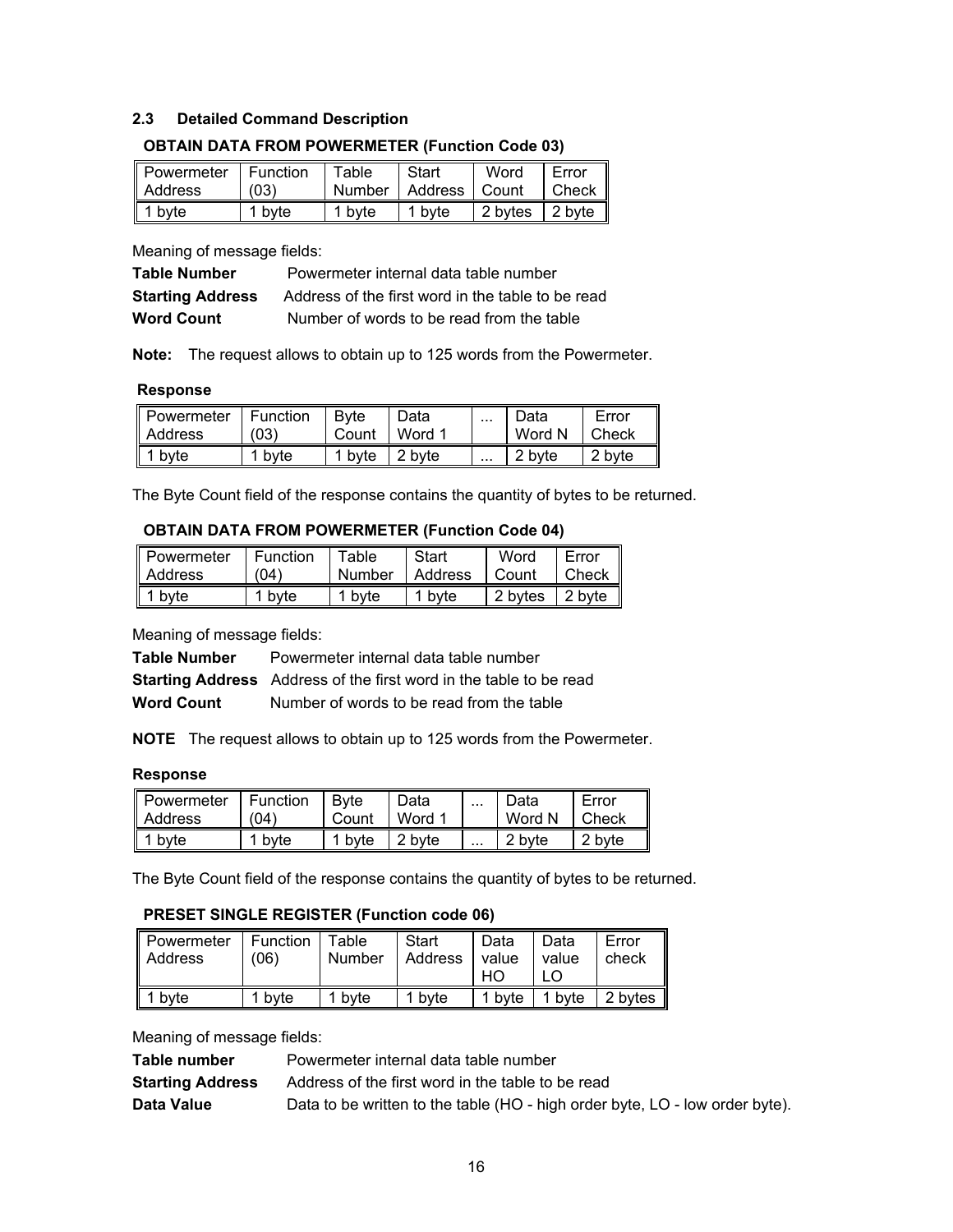## **Response**

The normal response to write request is retransmission of a write request.

| Powermeter | Function | Diagnostic | Data    | Error   |
|------------|----------|------------|---------|---------|
| Address    | (08)     | Code(0)    |         | Check   |
| 1 byte     | 1 byte   | 2 bytes    | 2 bytes | 2 bytes |

#### **LOOPBACK COMMUNICATION TEST (Function Code 08)**

The purpose of the Loop back test is to check communications between a specified Powermeter and the PC.

Meaning of message fields:

**Diagnostic Code** Designate action to be taken in Loop back test. The protocol supports only Diagnostic Code = 0 - return query data.

**Data** Query data. The data passed in this field will be returned to the master through the Powermeter. The entire message returned should be identical to the message transmitted by the master, field-per-field.

#### **Response**

| Powermeter | Function          | Diagnostic   Data |         | Error           |
|------------|-------------------|-------------------|---------|-----------------|
| I Address  | (08)              | Code (0)          |         | Check           |
| 1 byte     | <sup>1</sup> byte | 2 bytes           | 2 bytes | - II<br>2 bytes |

#### **WRITE DATA TO POWERMETER (Function code 16)**

| ll Powermeter | Function | Table             | Start   | Word    | <b>B</b> vte |
|---------------|----------|-------------------|---------|---------|--------------|
| ll Address    | 16)      | Number            | Address | l Count | Count        |
| 1 byte        | byte     | <sup>1</sup> byte | 1 byte  | 2 bytes | 1 byte       |

| l c<br>Data Word 1                | <br>. |          | Data Word N | <b>Error Check</b> |
|-----------------------------------|-------|----------|-------------|--------------------|
| $\overline{\mathsf{I2}}$<br>bvtes | <br>  | $\cdots$ | hvte        | bytes              |

Meaning of message fields:

| <b>Table Number</b>     | Powermeter internal data table number             |
|-------------------------|---------------------------------------------------|
| <b>Starting Address</b> | Address of the first word in the table to be read |
| <b>Word Count</b>       | Number of words to be written to the table        |
| <b>Byte Count</b>       | Number of bytes to be written to the table        |

## **Response**

| Powermeter     | i Function. | Table  | <b>Start</b>    | Word          | Error |
|----------------|-------------|--------|-----------------|---------------|-------|
| Address        | 16)         | Number | Address   Count |               | Check |
| $\vert$ 1 byte | 1 byte      | 1 byte | 1 byte          | 1 word 2 byte |       |

**NOTE** This request allows to write up to 125 words to the Powermeter.

#### **OBTAIN DATA FROM POWERMETER (Function Code 20)**

| ll Powermeter | Function | Bvte  | Sub       |          | Sub                | Error  |
|---------------|----------|-------|-----------|----------|--------------------|--------|
| ll Address    | 20       | Count | Request 1 |          | <b>Request N</b>   | Check  |
| byte          | bvte     | bvte  | 7 bvtes   | $\cdots$ | <sup>7</sup> hytes | 2 byte |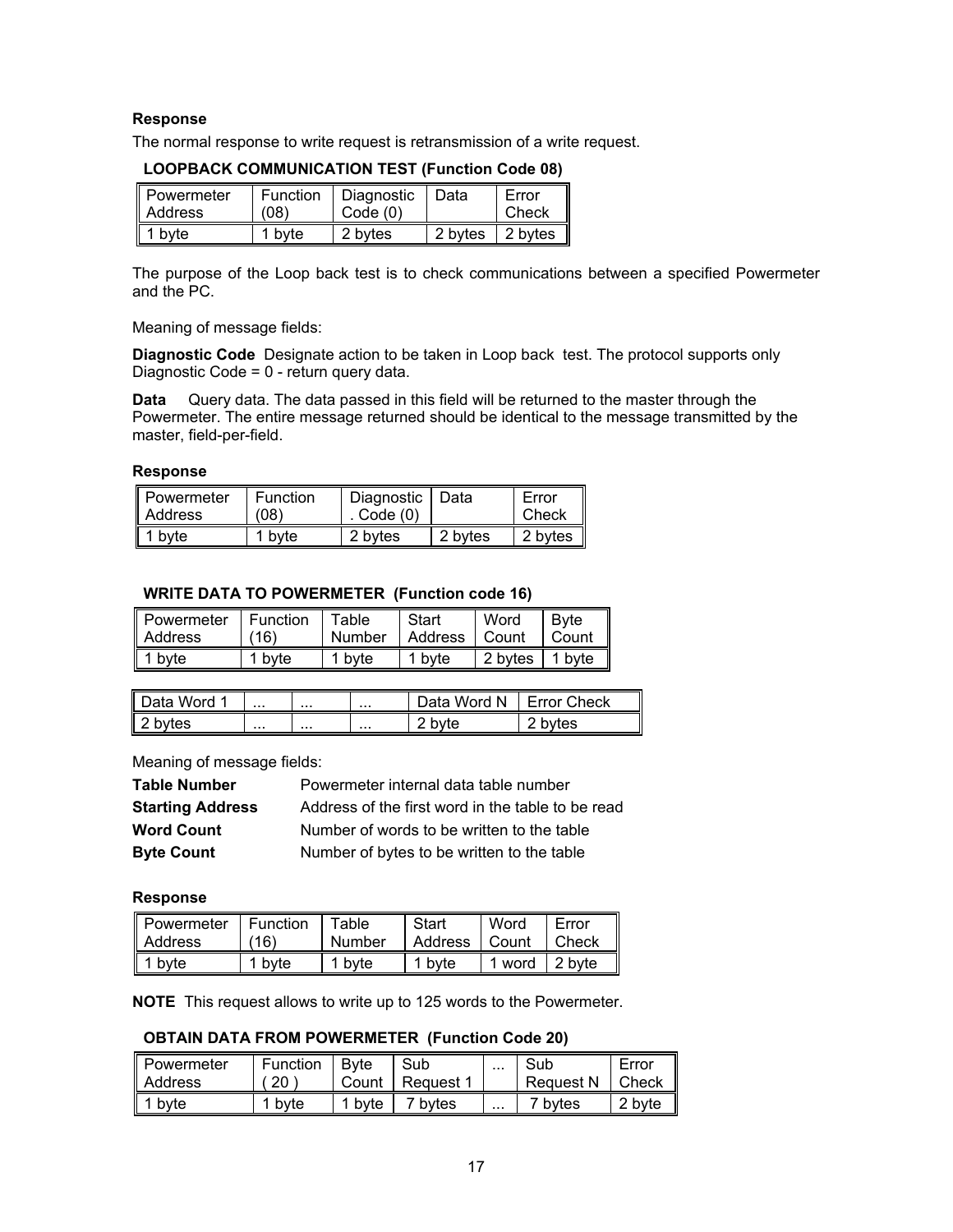#### **Sub Request Format**

| Reference Type   Table |         | Start   | Word   |
|------------------------|---------|---------|--------|
| (06)                   | Number  | Address | Count  |
| $\vert$ 1 byte         | 2 bytes | 2 bytes | 2 byte |

Several sub requests can be included in one message. The maximum number of registers read is dependent upon the maximum message length. The maximum query and response message length is 256 bytes including check characters.

Meaning of message fields:

| <b>Byte Count</b>       | Total number of binary bytes in the message, excluding Powermeter<br>address, function code, byte count, error check fields |
|-------------------------|-----------------------------------------------------------------------------------------------------------------------------|
| <b>Reference type</b>   | Fixed field, must be 06                                                                                                     |
| Table number            | Powermeter internal data table number                                                                                       |
| <b>Starting Address</b> | Address of the first word in the table to be read                                                                           |
| <b>Word Count</b>       | Number of words to be read from the table                                                                                   |
|                         |                                                                                                                             |

#### **Response**

One or several sub-requests result in one or more sub-responses

| ∥ Powermeter<br>ll Address | Function<br>(20) | <b>Byte Count</b> | Sub-Response | <br>Sub-<br>Response | Error<br>check |
|----------------------------|------------------|-------------------|--------------|----------------------|----------------|
| byte                       | byte             | byte              | $\cdots$     | <br>                 | 2 byte         |

#### **Sub - Response**

| Sub-response<br>byte count | Ref Type (06) | Data Word 1 | $\cdots$ | Data Word N |
|----------------------------|---------------|-------------|----------|-------------|
| bvte                       | byte          | 2 bytes     | $\cdots$ | 2 bytes     |

The Sub-Response byte count contains the number of binary bytes in each sub-response: data length and byte of reference type. Data Word 1 .. N - read data from the table.

The maximum number of query and response message length is 256 bytes.

#### **WRITE DATA TO POWERMETER (Function Code 21)**

| Powermeter<br>ll Address | Function | <b>B</b> vte<br>Count | Sub-<br>Reguest | <br>Sub-<br>Request | Error<br>Check |
|--------------------------|----------|-----------------------|-----------------|---------------------|----------------|
| byte                     | byte     | 1 byte                | $\cdots$        | <br>$\cdots$        | 2 byte         |

#### **Sub - Request**

| ∥ Reference<br>$\parallel$ Type (06) | Table No. | Start<br>Addres | Word<br>Count | Data<br>Word 1 | $\cdots$ | Data<br>Word N |
|--------------------------------------|-----------|-----------------|---------------|----------------|----------|----------------|
| bvte                                 | 2 bytes   | 2 bytes         | 2 bytes       | 2 bytes        | $\cdots$ | 2 bytes        |

Several sub-requests can be included in one message. The maximum number of registers to be written is dependent upon the maximum message length. The maximum query and response message length is 256 bytes including check characters.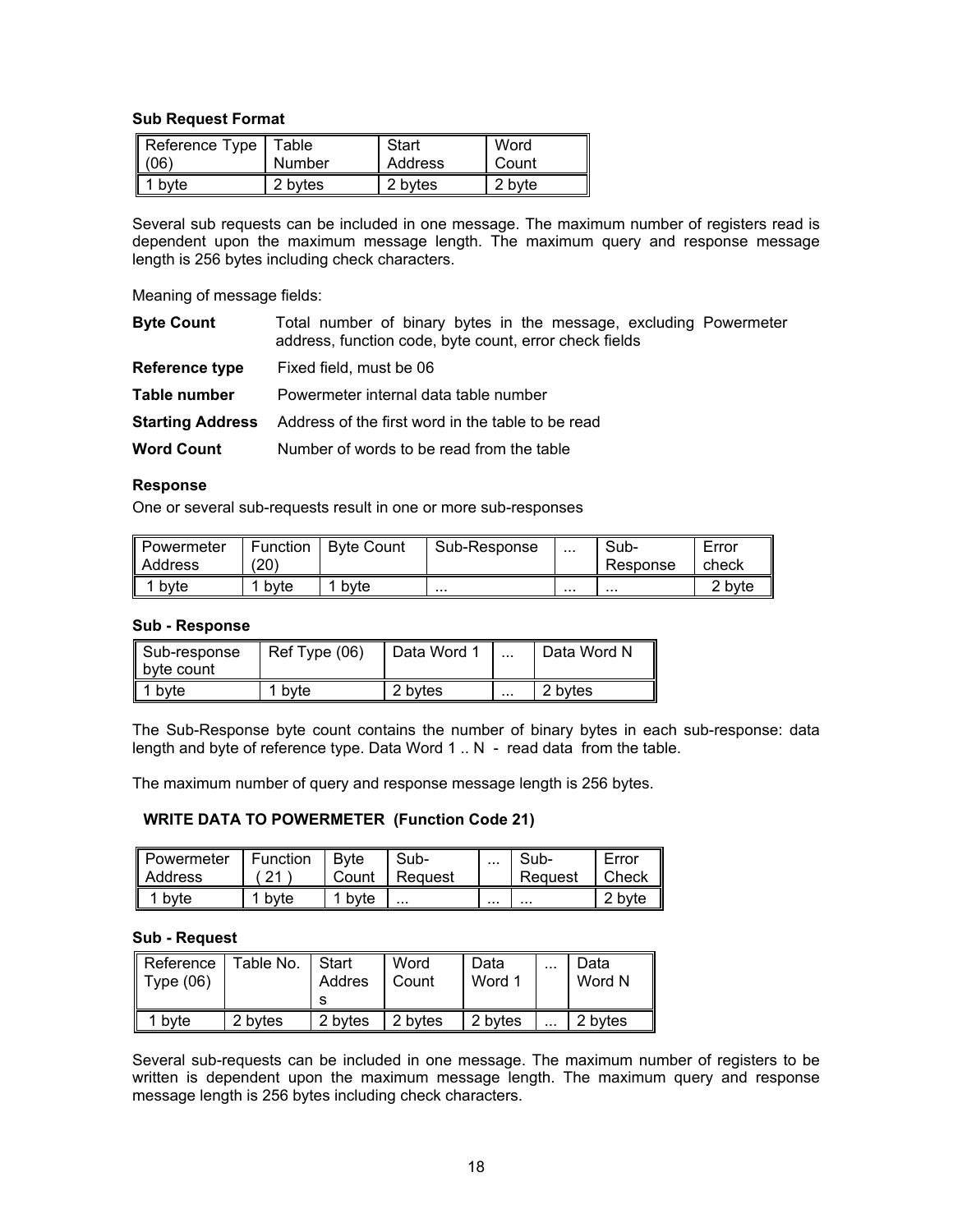Meaning of message fields:

| <b>Byte Count</b>       | Total number of binary bytes in the message, excluding<br>Powermeter address, function code, byte count, error check fields |
|-------------------------|-----------------------------------------------------------------------------------------------------------------------------|
| <b>Reference Type</b>   | Fixed field, must be 06                                                                                                     |
| <b>Table Number</b>     | Powermeter internal data table number                                                                                       |
| <b>Starting Address</b> | Address of the first word in the table to be read                                                                           |
| <b>Word Count</b>       | Number of words to be written to the table                                                                                  |
| Data Word1 N            | Data to be written to the table                                                                                             |

#### **Response**

The normal response to write request is retransmission of a write request.

## **EXCEPTION RESPONSES**

The Powermeter sends an exception response when errors are detected in the received message. To indicate that the response is a notification of an error, the high order bit of the function code is set to 1. Format of exception response:

| Address | Powermeter   Function high order   Exception<br>bit is set to 1 | Code   | Error<br>Check |
|---------|-----------------------------------------------------------------|--------|----------------|
| 1 byte  | 1 byte                                                          | 1 byte | 2 byte         |

Exception Response Codes defined in MODBUS:

- **01** Illegal function
- **02** Illegal data address (table number or start address is not valid)
- **03** Illegal data value
- **06** Busy, rejected message; the message was received without error, but the Powermeter is programming from keypad mode (only for requests dealing with tables #3 to #9).

## **NOTE**

When the character framing, parity, or redundancy check detect a communication error, processing of the master's request stops. The Powermeter will not act on or respond to the message.

## <span id="page-19-0"></span>**2.4 Powermeter Internal Data Tables**

## <span id="page-19-1"></span>*2.4.1 Data Conversion*

There are 11 methods of data conversion in the MODBUS protocol. In the Powermeter's subset of MODBUS communication protocol, data conversion is accomplished in the master computer by one of the following methods:

**NONE**. The data will be presented exactly as retrieved by the communication program from the Powermeter.

**LIN3 (Linear)**. The raw input data X must be in the range 0 - 9999. Conversion:

*Y = X / 9999 \* (HI - LO ) + LO* 

When a value is written to the Power Meter, the conversion is carried out in reverse to produce the written value:

*Y = 9999 \* ( X - LO ) / (HI - LO )* 

To define data conversion it is necessary to define **HI Scale**, **LO Scale** and **Conversion Method** Any range between 0.01 and 99,999.00 can be entered in the HI and LO scales.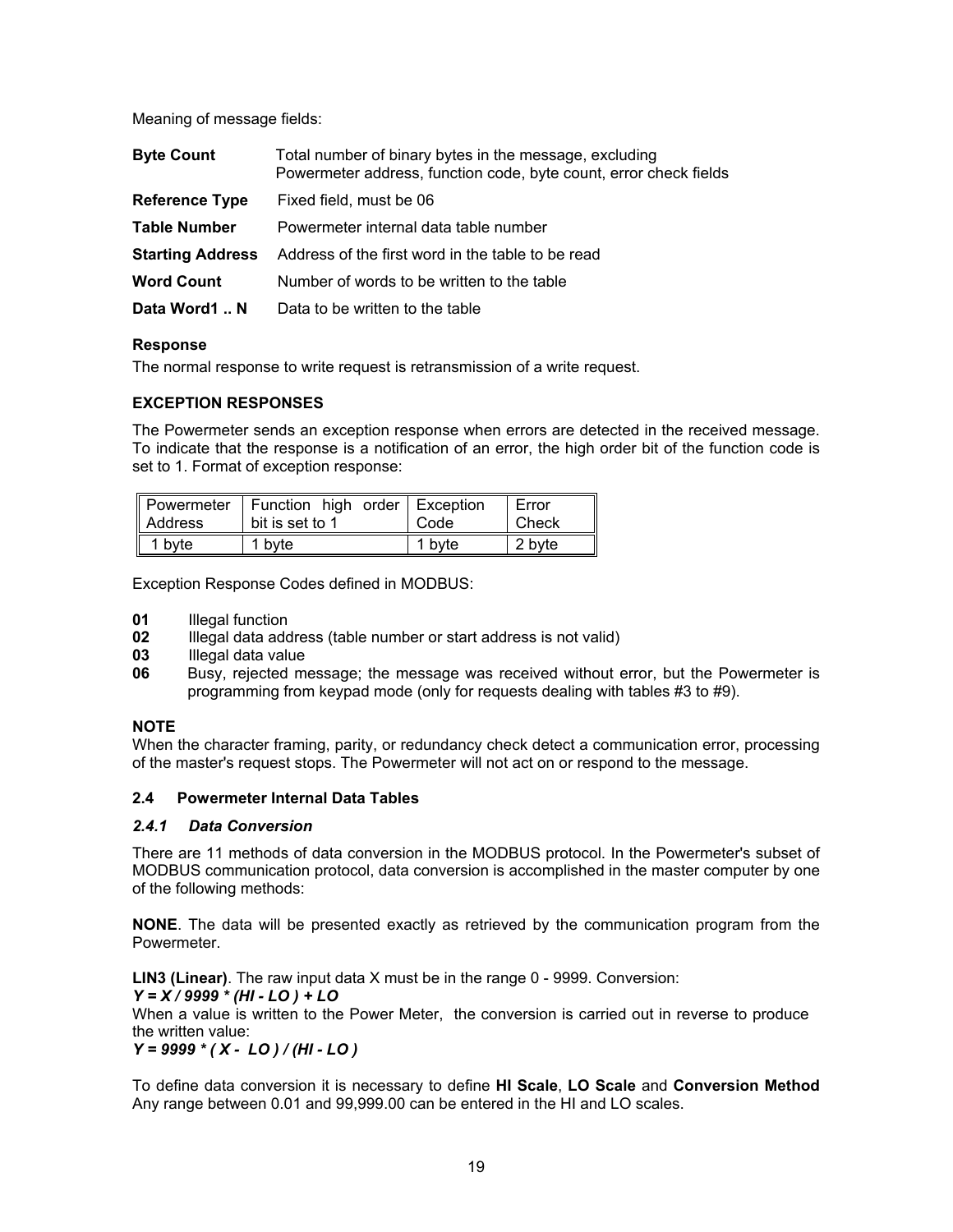# <span id="page-20-0"></span>*2.4.2 Measured Data Table*

## **Table 2-2 Powermeter Internal Table #1**

| No.                     | <b>Parameter</b>                        | Add-            | <b>Bytes</b>            | Data              | <b>Units</b>            | HI           | LO             |
|-------------------------|-----------------------------------------|-----------------|-------------------------|-------------------|-------------------------|--------------|----------------|
|                         |                                         | ress            |                         | <b>Conversion</b> |                         | <b>Scale</b> | <b>Scale</b>   |
| $\mathbf{1}$            | Voltage L1                              | 0               | $\overline{2}$          | LIN <sub>3</sub>  | $\vee$                  | Vmax         | 0              |
| $\overline{2}$          | Voltage L2                              | 1               | $\mathbf 2$             | LIN3              | $\overline{\vee}$       | Vmax         | 0              |
| $\overline{3}$          | Voltage L3                              | $\overline{2}$  | $\overline{2}$          | LIN3              | $\overline{\mathsf{v}}$ | Vmax         | $\Omega$       |
| $\overline{\mathbf{4}}$ | Current L1                              | 3               | $\overline{2}$          | LIN3              | $\overline{A}$          | Imax         | 0              |
| 5                       | Current L2                              | $\overline{4}$  | $\overline{2}$          | LIN3              | $\overline{A}$          | Imax         | $\overline{0}$ |
| 6                       | Current L3                              | 5               | $\overline{2}$          | LIN3              | $\overline{A}$          | Imax         | $\mathbf{0}$   |
| 7                       | Power L1                                | 6               | $\overline{\mathbf{c}}$ | LIN3              | W                       | Pmax         | -Pmax          |
| 8                       | Power L2                                | $\overline{7}$  | $\mathbf 2$             | LIN <sub>3</sub>  | $\overline{\mathsf{W}}$ | Pmax         | $-Pmax$        |
| $\overline{9}$          | Power L3                                | $\overline{8}$  | $\overline{2}$          | LIN3              | $\overline{\mathsf{W}}$ | Pmax         | -Pmax          |
| 10                      | Reactive Power L1                       | 9               | $\overline{2}$          | LIN <sub>3</sub>  | <b>VAR</b>              | Pmax         | -Pmax          |
| 11                      | Reactive Power L2                       | 10              | $\overline{2}$          | LIN <sub>3</sub>  | <b>VAR</b>              | Pmax         | -Pmax          |
| $\overline{12}$         | Reactive Power L3                       | 11              | $\overline{2}$          | LIN3              | <b>VAR</b>              | Pmax         | -Pmax          |
| $\overline{13}$         | Apparent Power L1                       | $\overline{12}$ | $\overline{2}$          | LIN <sub>3</sub>  | <b>VA</b>               | Pmax         | -Pmax          |
| 14                      | Apparent Power L2                       | 13              | $\mathbf 2$             | LIN <sub>3</sub>  | VA                      | Pmax         | -Pmax          |
| 15                      | Apparent Power L3                       | 14              | $\overline{\mathbf{c}}$ | LIN3              | VA                      | Pmax         | -Pmax          |
| 16                      | Power factor L1                         | 15              | $\overline{2}$          | LIN3              |                         | 1.00         | $-1.00$        |
| 17                      | Power factor L2                         | 16              | $\overline{2}$          | LIN <sub>3</sub>  |                         | 1.00         | $-1.00$        |
| $\overline{18}$         | Power factor L3                         | $\overline{17}$ | $\overline{2}$          | LIN3              |                         | 1.00         | $-1.00$        |
| 19                      | Average Power factor                    | $\overline{18}$ | $\overline{2}$          | LIN3              |                         | 1.00         | $-1.00$        |
| 20                      | <b>Total Active Power</b>               | $\overline{19}$ | $\overline{2}$          | LIN3              | W                       | Pmax         | $-Pmax$        |
| 21                      | <b>Total Reactive Power</b>             | 20              | $\boldsymbol{2}$        | LIN3              | <b>VAR</b>              | Pmax         | -Pmax          |
| 22                      | <b>Total Apparent Power</b>             | 21              | $\overline{2}$          | LIN3              | VA                      | Pmax         | -Pmax          |
| $\overline{23}$         | <b>Unbalanced Current</b>               | $\overline{22}$ | $\overline{2}$          | LIN3              | $\overline{A}$          | Imax         | 0              |
| 24                      | Frequency                               | 23              | $\overline{2}$          | LIN <sub>3</sub>  | Hz                      | 65.00        | 45.00          |
| 25                      | Maximum Demand                          | $\overline{24}$ | $\overline{2}$          | LIN3              | $\overline{\mathsf{W}}$ | Pmax         | $-Pmax$        |
| 26                      | <b>Accumulated Maximum</b><br>Demand    | 25              | $\overline{2}$          | LIN <sub>3</sub>  | $\overline{W}$          | Pmax         | $-Pmax$        |
| 27                      | Maximum Apparent Demand                 | 26              | $\overline{2}$          | LIN3              | VÄ                      | Pmax         | -Pmax          |
| 28                      | <b>Accumulated Apparent</b><br>Demand   | 27              | $\overline{2}$          | LIN3              | VA                      | Pmax         | -Pmax          |
| 29                      | Ampere Maximum Demand<br>L1             | 28              | $\overline{2}$          | LIN <sub>3</sub>  | A                       | Imax         | $\Omega$       |
| 30                      | Ampere Maximum Demand<br>L2             | 29              | $\overline{2}$          | LIN3              | A                       | Imax         | $\mathbf 0$    |
| 31                      | Ampere Maximum Demand<br>L <sub>3</sub> | $\overline{30}$ | $\overline{2}$          | LIN <sub>3</sub>  | $\overline{A}$          | Imax         | $\mathbf 0$    |
| 32                      | Consumption                             | 31              | $\overline{2}$          | <b>NONE</b>       | kWH                     | 9999         | $\Omega$       |
| 33                      | Consumption                             | 32              | $\overline{c}$          | <b>NONE</b>       | 10*MWH                  | 9999         | $\mathbf 0$    |
| 34                      | <b>Returned Energy</b>                  | 33              | $\overline{2}$          | <b>NONE</b>       | kWH                     | 9999         | $\mathbf 0$    |
| 35                      | <b>Returned Energy</b>                  | 34              | $\overline{c}$          | <b>NONE</b>       | 10*MWH                  | 9999         | 0              |
| 36                      | +Reactive Energy                        | 35              | $\overline{c}$          | <b>NONE</b>       | <b>kVARH</b>            | 9999         | 0              |
| 37                      | +Reactive Energy                        | 36              | 2                       | <b>NONE</b>       | $10*$<br><b>MVARH</b>   | 9999         | 0              |
| 38                      | -Reactive Energy                        | 37              | $\boldsymbol{2}$        | <b>NONE</b>       | <b>kVARH</b>            | 9999         | $\pmb{0}$      |
| 39                      | -Reactive Energy                        | 38              | $\overline{2}$          | <b>NONE</b>       | $10*$<br><b>MVARH</b>   | 9999         | $\mathbf{0}$   |
| 40                      | %THD Voltage phase L1 or<br>L12         | 39              | $\overline{2}$          | LIN <sub>3</sub>  | %                       | 100.0        | $\mathbf 0$    |
| 41                      | %THD Voltage phase L2 or<br>L23         | 40              | 2                       | LIN <sub>3</sub>  | $\frac{1}{6}$           | 100.0        | $\Omega$       |
| 42                      | %THD Voltage phase L3                   | 41              | $\overline{c}$          | LIN <sub>3</sub>  | $\%$                    | 100.0        | 0              |
| 43                      | %THD Current phase L1                   | 42              | 2                       | LIN <sub>3</sub>  | $\frac{1}{6}$           | 100.0        | 0              |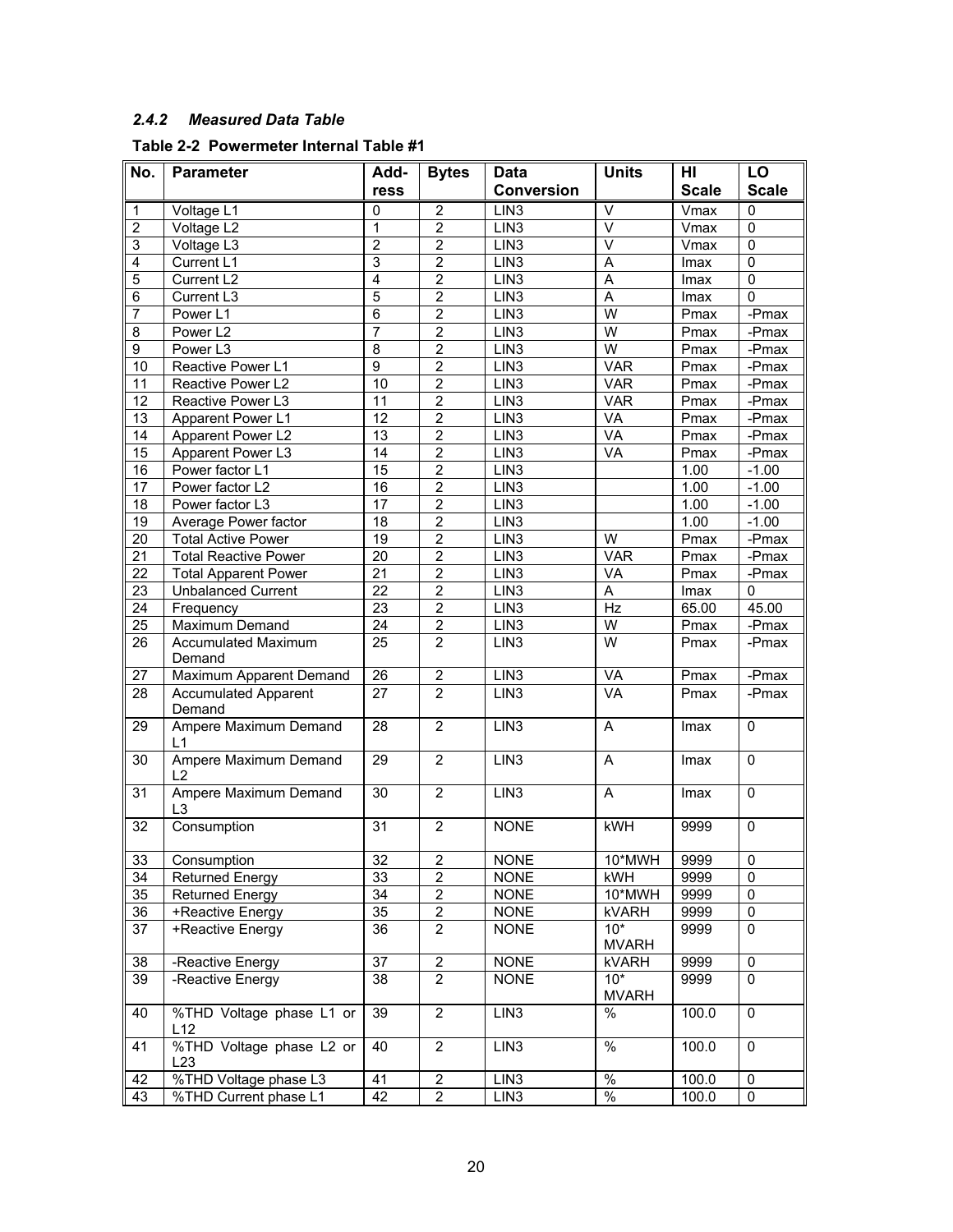| l No. | <b>Parameter</b>      | Add-<br>ress | <b>Bytes</b> | Data<br><b>Conversion</b> | Units | HI<br><b>Scale</b> | <b>Scale</b> |
|-------|-----------------------|--------------|--------------|---------------------------|-------|--------------------|--------------|
| -44   | %THD Current phase L2 | 43           |              | LIN3                      | %     | 100.0              |              |
| 45    | %THD Current phase L3 | 44           |              | LIN3                      | %     | 100.0              |              |

Where:

Vmax = 660V if PT Ratio = 1.0 and Vmax = 144 \* PT Ratio if PT Ratio is not 1.0

 $Imax = 1.2 * CT$  primary current

Pmax = Imax \* Vmax \* 3 if wiring configuration is 4L-n

Pmax = Imax \* Vmax \* 2 if wiring configuration is not 4L-n

## **NOTES**

- 1. An attempt to write any values to one or more addresses 24 to 30 causes reset of all demands: Maximum Demand, Accumulated Maximum Demand, Maximum Apparent Demand, Accumulated Apparent Maximum Demand, Ampere Maximum Demand L1, Ampere Maximum Demand L2, Ampere Maximum Demand L3.
- 2. The record of 0 to the addresses 31 or 32 will reset Consumption; the record of 0 to the addresses 33 or 34 will reset Returned Energy; the record of 0 to the addresses 35, 36, 37 or 38 will reset Reactive Energy.

## <span id="page-21-0"></span>*2.4.3 Setpoint Tables*

*Table of Available Setpoints* 

The table contains bit flags of available setpoints for relay. Bit meaning:

- **1** Setpoint exists
- **0** Setpoint does not exist

#### **Table 2-3 Powermeter Internal Table #2**

| No. | Setpoints     | <b>Address</b> | <b>Number of bytes</b> |
|-----|---------------|----------------|------------------------|
|     | Relay 1       |                |                        |
|     | Relay 2       |                |                        |
| 3   | Relay 3       | ŋ              |                        |
|     | Relay 4       | 3              |                        |
| 5   | Pulsing       |                |                        |
| 6   | Analog Output | 5              |                        |
|     | Configuration | 6              |                        |

#### **Table 2-4 Format of Available Setpoints for Internal Table #2**

| <b>No</b> | <b>Setpoint</b>                              | <b>Bit Number</b> | Range    |
|-----------|----------------------------------------------|-------------------|----------|
| $1 - 4$   | <b>High Voltage</b>                          |                   | 0 or 1   |
| $1 - 4$   | Low Voltage                                  | $\overline{2}$    | 0 or 1   |
| $1 - 4$   | <b>High Current</b>                          | 3                 | 0 or 1   |
| $1 - 4$   | <b>High Unbalanced Current</b>               | 4                 | 0 or 1   |
| $1 - 4$   | High Accumulated Active Power Maximum Demand | 5                 | 0 or 1   |
| $1 - 4$   | <b>High Reactive Power</b>                   | 6                 | 0 or 1   |
| $1 - 4$   | <b>High Apparent Power</b>                   |                   | $0$ or 1 |
| $1 - 4$   | Low Power Factor                             | 8                 | 0 or 1   |
| $1 - 4$   | High THD                                     | 9                 | 0 or 1   |
| $1 - 4$   | Reserved                                     | 10                | 0 or 1   |
| 5         | Pulsing kWH                                  |                   | 0 or 1   |
| 5         | Pulsing - kWH                                | 2                 | 0 or 1   |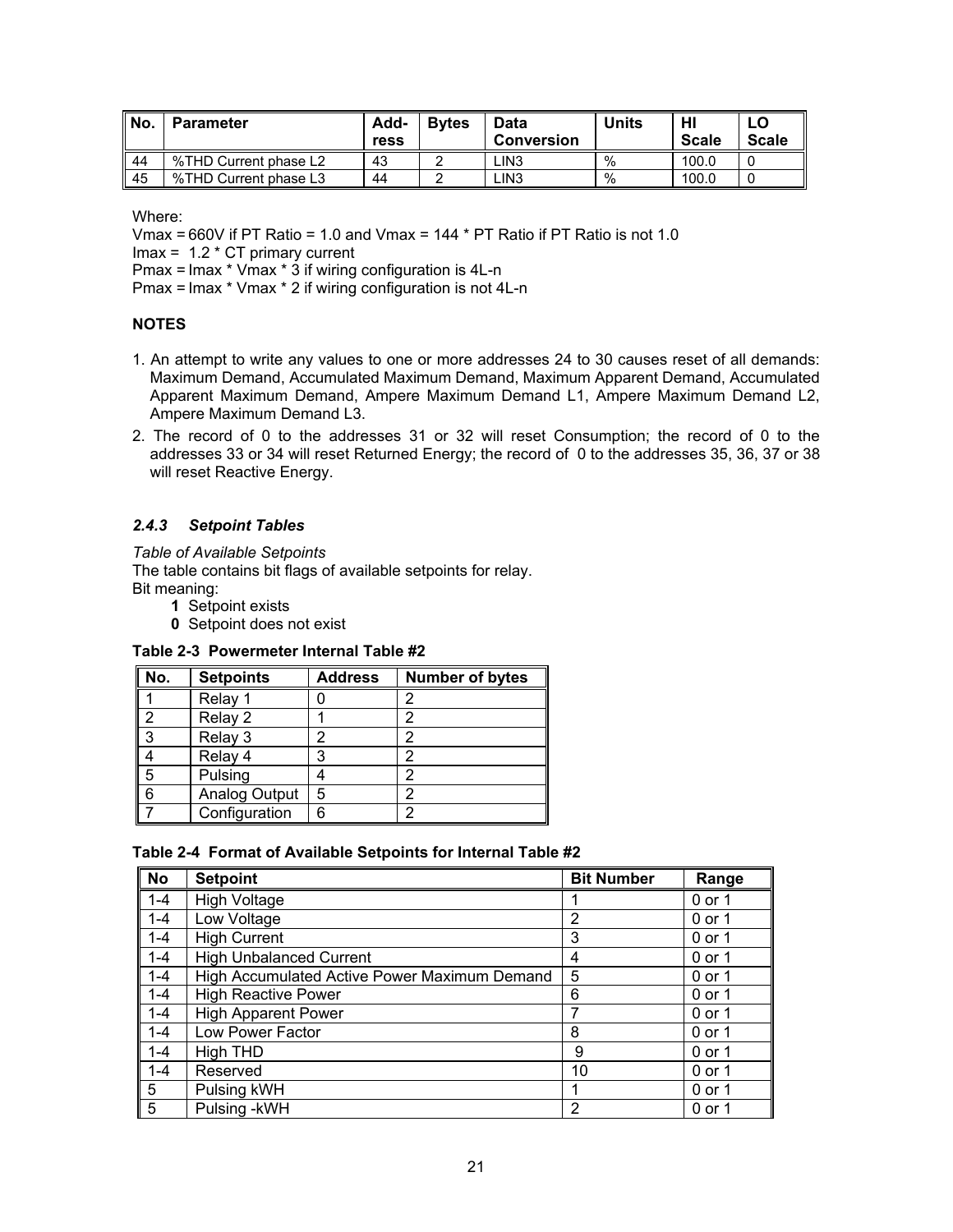| <b>No</b>      | <b>Setpoint</b>                                | <b>Bit Number</b> | Range    |
|----------------|------------------------------------------------|-------------------|----------|
| 5              | Pulsing kVARH                                  | 3                 | $0$ or 1 |
| 5              | Reserved                                       | 4                 | 0 or 1   |
| 6              | Voltage - L1                                   | 1                 | 0 or 1   |
| 6              | Voltage - L2                                   | $\overline{2}$    | $0$ or 1 |
| $\overline{6}$ | Voltage - L3                                   | 3                 | 0 or 1   |
| 6              | Current - L1                                   | 4                 | $0$ or 1 |
| 6              | Current - L2                                   | 5                 | 0 or 1   |
| 6              | Current - L3                                   | 6                 | 0 or 1   |
| 6              | Reserved                                       | $\overline{7}$    | 0 or 1   |
| 6              | Reserved                                       | 8                 | 0 or 1   |
| 6              | <b>Active Power</b>                            | 9                 | $0$ or 1 |
| 6              | <b>Reactive Power</b>                          | 10                | 0 or 1   |
| 6              | <b>Apparent Power</b>                          | 11                | 0 or 1   |
| 6              | <b>Accumulated Active Power Maximum Demand</b> | 12                | 0 or 1   |
| 6              | Reserved                                       | 13                | 0 or 1   |
| 6              | Power Factor                                   | 14                | 0 or 1   |
| 6              | Frequency                                      | 15                | 0 or 1   |
| $\overline{7}$ | Wiring Configuration                           | 1                 | 0 or 1   |
| $\overline{7}$ | PT Ratio                                       | $\overline{2}$    | 0 or 1   |
| $\overline{7}$ | <b>CT Primary Current</b>                      | 3                 | 0 or 1   |
| $\overline{7}$ | <b>Power Maximum Demand Period</b>             | 4                 | 0 or 1   |
| $\overline{7}$ | Ampere Maximum Demand Period                   | 5                 | 0 or 1   |
| $\overline{7}$ | <b>Buffer Size</b>                             | 6                 | 0 or 1   |
| $\overline{7}$ | <b>Reset Enable/Disable</b>                    | 7                 | 0 or 1   |
| $\overline{7}$ | Reserved                                       | 8                 | 0 or 1   |

# *Relay Setpoint Tables*

|  |  |  | Setpoints for Relay 1 - Table Number 3 |
|--|--|--|----------------------------------------|
|  |  |  | Setpoints for Relay 2 - Table Number 4 |
|  |  |  | Setpoints for Relay 3 - Table Number 5 |
|  |  |  | Setpoints for Relay 4 - Table Number 6 |

# **Table 2-5 Powermeter Internal Tables 3 to 6**

|                | <b>Setpoint</b> | Data type        | Add-           | No. of         | <b>Data</b>       | ΗI                  | LO           |
|----------------|-----------------|------------------|----------------|----------------|-------------------|---------------------|--------------|
|                |                 |                  | ress           | <b>Bytes</b>   | <b>Conversion</b> | <b>Scale</b>        | <b>Scale</b> |
| 1              | High            | <b>ON Limit</b>  | 0              | $\overline{2}$ | LIN <sub>3</sub>  | Vmax                | 0            |
|                | Voltage         | <b>ON Delav</b>  | 1              | $\overline{2}$ | None              | 999 or <sup>1</sup> | $\Omega$     |
|                |                 | <b>OFF Limit</b> | $\overline{2}$ | $\overline{2}$ | LIN <sub>3</sub>  | Vmax                | $\mathbf 0$  |
|                |                 | <b>OFF Delay</b> | 3              | $\overline{2}$ | None              | 999 or <sup>1</sup> | $\mathbf 0$  |
| $\overline{2}$ | Low             | <b>ON Limit</b>  | 4              | $\overline{2}$ | LIN <sub>3</sub>  | Vmax                | $\mathbf 0$  |
|                | Voltage         | ON Delav         | 5              | $\overline{2}$ | None              | 999 or <sup>1</sup> | $\mathbf 0$  |
|                |                 | <b>OFF Limit</b> | 6              | $\overline{2}$ | LIN <sub>3</sub>  | Vmax                | $\Omega$     |
|                |                 | OFF Delay        | 7              | $\overline{2}$ | None              | 999 or <sup>1</sup> | $\Omega$     |
| 3              | High            | <b>ON Limit</b>  | 8              | $\overline{2}$ | LIN <sub>3</sub>  | lmax                | $\Omega$     |
|                | Current         | ON Delay         | 9              | $\overline{2}$ | None              | 999 or <b>1</b>     | $\mathbf 0$  |
|                |                 | <b>OFF Limit</b> | 10             | $\overline{2}$ | LIN <sub>3</sub>  | lmax                | $\mathbf 0$  |
|                |                 | <b>OFF Delay</b> | 11             | $\overline{2}$ | None              | 999 or <b>1</b>     | 0            |
| $\overline{4}$ | High            | <b>ON Limit</b>  | 12             | $\overline{2}$ | LIN <sub>3</sub>  | lmax                | $\Omega$     |
|                | Unbalanced      | <b>ON Delay</b>  | 13             | $\overline{2}$ | None              | 999 or <sup>1</sup> | $\Omega$     |
|                | Current         | <b>OFF Limit</b> | 14             | $\overline{2}$ | LIN <sub>3</sub>  | Imax                | $\Omega$     |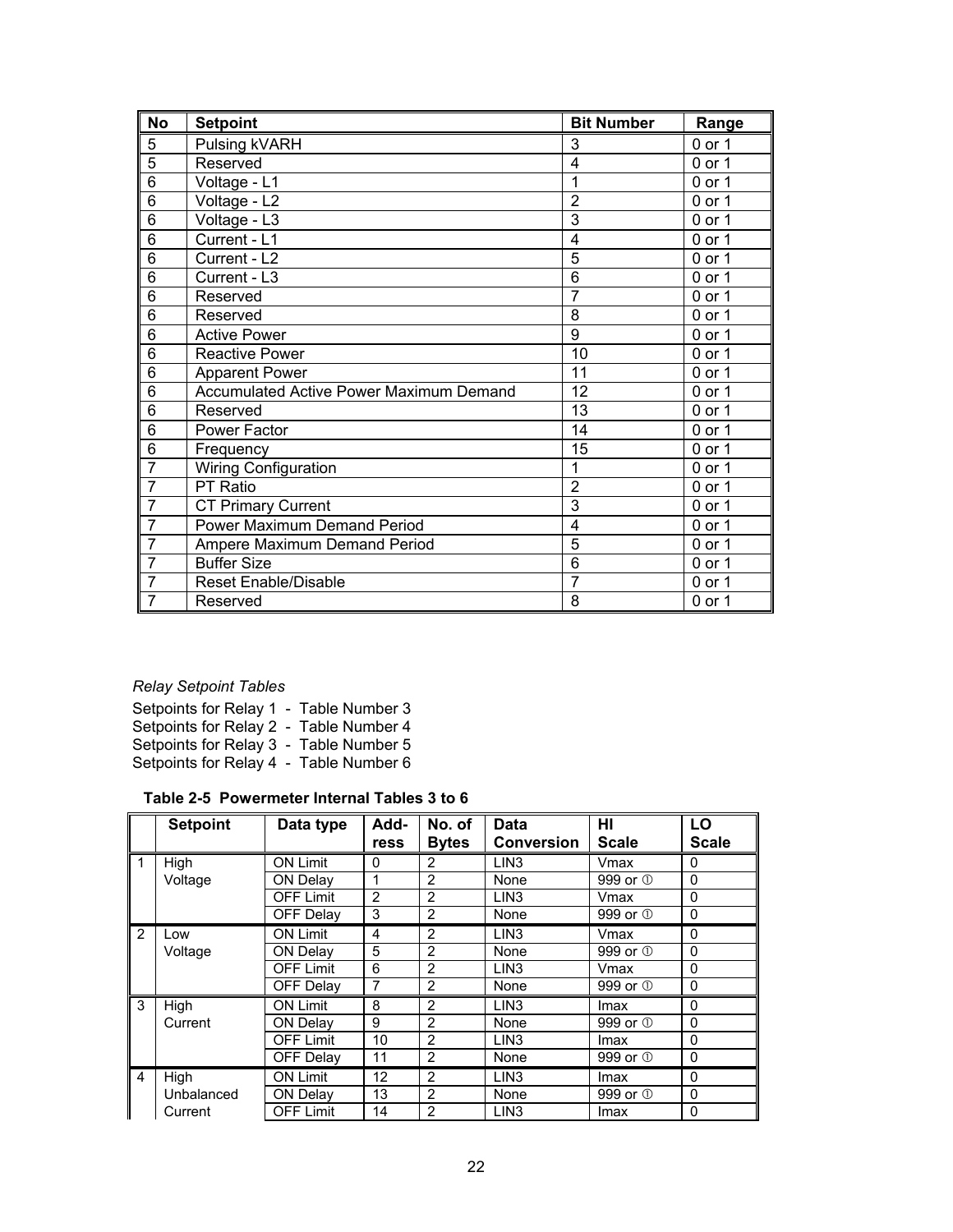|                | <b>Setpoint</b> | Data type        | Add- | No. of         | Data              | ΗI                  | LO           |
|----------------|-----------------|------------------|------|----------------|-------------------|---------------------|--------------|
|                |                 |                  | ress | <b>Bytes</b>   | <b>Conversion</b> | <b>Scale</b>        | <b>Scale</b> |
|                |                 | OFF Delay        | 15   | 2              | None              | 999 or <sup>1</sup> | $\Omega$     |
| 5              | High Accum-     | <b>ON Limit</b>  | 16   | $\overline{2}$ | LIN <sub>3</sub>  | Pmax                | -Pmax        |
|                | ulated Power    | ON Delay         | 17   | $\overline{2}$ | None              | 999 or <sup>1</sup> | $\Omega$     |
|                | <b>Maximum</b>  | <b>OFF Limit</b> | 18   | $\overline{2}$ | LIN <sub>3</sub>  | Pmax                | -Pmax        |
|                | Demand          | OFF Delay        | 19   | $\overline{2}$ | None              | 999 or <sup>1</sup> | 0            |
| 6              | High            | <b>ON Limit</b>  | 20   | $\overline{2}$ | LIN <sub>3</sub>  | Pmax                | -Pmax        |
|                | Reactive        | <b>ON Delay</b>  | 21   | $\overline{2}$ | None              | 999 or <sup>1</sup> | $\Omega$     |
|                | Power           | <b>OFF Limit</b> | 22   | $\overline{2}$ | LIN <sub>3</sub>  | Pmax                | -Pmax        |
|                |                 | OFF Delay        | 23   | $\overline{2}$ | None              | 999 or <sup>1</sup> | $\mathbf 0$  |
| $\overline{7}$ | High            | <b>ON Limit</b>  | 24   | $\overline{2}$ | LIN <sub>3</sub>  | Pmax                | -Pmax        |
|                | Apparent        | <b>ON Delay</b>  | 25   | $\overline{2}$ | None              | 999 or <sup>1</sup> | $\Omega$     |
|                | Power           | <b>OFF Limit</b> | 26   | $\overline{2}$ | LIN <sub>3</sub>  | Pmax                | -Pmax        |
|                |                 | OFF Delay        | 27   | $\overline{2}$ | None              | 999 or <sup>1</sup> | $\mathbf 0$  |
| 8              | Low             | <b>ON Limit</b>  | 28   | $\overline{2}$ | LIN <sub>3</sub>  | 1.00                | $-1.00$      |
|                | Power           | ON Delay         | 29   | $\overline{2}$ | None              | 999 or <sup>1</sup> | $\Omega$     |
|                | Factor          | <b>OFF Limit</b> | 30   | $\overline{2}$ | LIN <sub>3</sub>  | 1.00                | $-1.00$      |
|                |                 | OFF Delay        | 31   | $\overline{2}$ | None              | 999 or <sup>1</sup> | $\mathbf 0$  |
| 9              | High            | <b>ON Limit</b>  | 32   | $\overline{2}$ | LIN <sub>3</sub>  | 100                 | $\mathbf 0$  |
|                | <b>THD</b>      | ON Delay         | 33   | $\overline{2}$ | None              | 999 or <sup>1</sup> | $\mathbf 0$  |
|                |                 | <b>OFF Limit</b> | 34   | $\overline{2}$ | LIN <sub>3</sub>  | 100                 | $\mathbf 0$  |
|                |                 | <b>OFF Delay</b> | 35   | $\overline{2}$ | None              | 999 or <sup>1</sup> | $\mathbf 0$  |

 $\overline{0}$  65535 to suppress

## **NOTES**

1. Although LO Scale in some setpoints is negative the boundaries must be positive.

- 2. In **ON Delay,** value 999 corresponds to delay 99.9 seconds.
- 3. In **Low Delay,** value 999 corresponds to delay 999 seconds.
- 4. The Setpoint will be suppressed while **ON Delay** is suppressed.
- 5. If any Pulsing Setpoint is assigned to relay, an attempt to assign another setpoint to the relay will result in exception response until pulsing is suppressed.

## *Pulsing Relay Setpoints*

## **Table 2-6 Powermeter Internal Table #7**

| ll No | <b>SET-POINT</b> | <b>ADDRESS</b> | NO OF<br><b>BYTES</b> | <b>RANGE</b>            |
|-------|------------------|----------------|-----------------------|-------------------------|
|       | Pulsing kWH      |                |                       | 1 to 200 or $\mathbb O$ |
| ר II  | Pulsing - kWH    |                |                       | 1 to 200 or $\mathbb O$ |
| ר ו   | Pulsing kVARH    |                |                       | 1 to 200 or $\mathbb O$ |

 $O$  65535 to suppress pulsing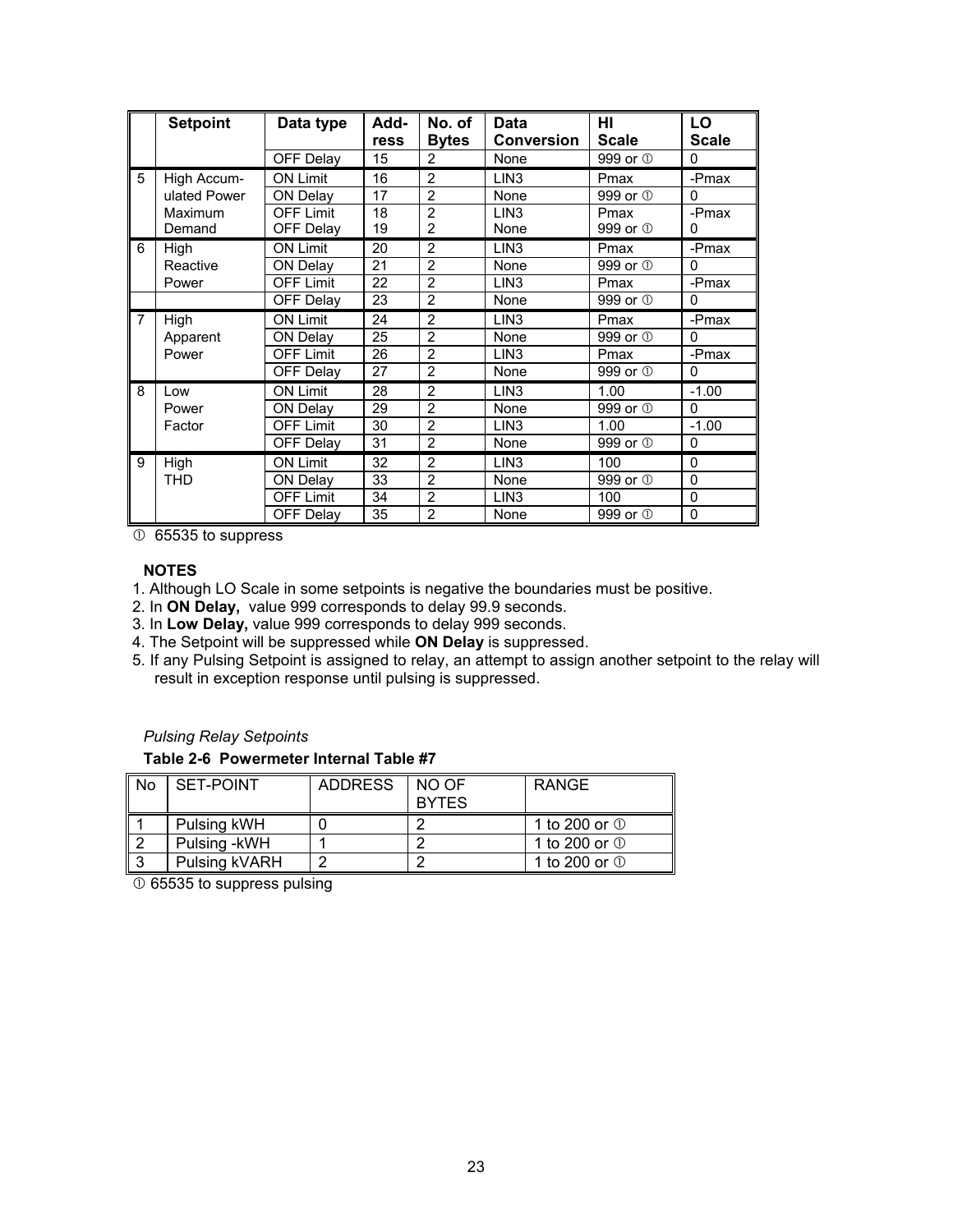## *Analog Output Setpoint Table*  **Table 2-7 Powermeter Internal Table #8**

| <b>No</b>      | Setpoint                        | Address | No. of bytes   | Range                  |
|----------------|---------------------------------|---------|----------------|------------------------|
|                | Voltage - L1                    | 0       | 2              | 0 to 14 or $\mathbb O$ |
| $\overline{2}$ | Voltage - L2                    | 1       | $\overline{2}$ | 0 to 14 or $\mathbb O$ |
| 3              | Voltage - L3                    | 2       | 2              | 0 to 14 or $\mathbb O$ |
| 4              | Current - L1                    | 3       | 2              | 0 to 14 or $\mathbb O$ |
| 5              | Current - L2                    | 4       | $\overline{2}$ | 0 to 14 or $\mathbb O$ |
| 6              | Current - L3                    | 5       | $\overline{2}$ | 0 to 14 or $\mathbb O$ |
| $\overline{7}$ | Reserved                        | 6       | $\overline{2}$ |                        |
| 8              | Reserved                        | 7       | $\overline{2}$ |                        |
| 9              | <b>Active Power</b>             | 8       | $\overline{2}$ | 0 to 14 or $\mathbb O$ |
| 10             | <b>Reactive Power</b>           | 9       | $\overline{2}$ | 0 to 14 or $\mathbb O$ |
| 11             | <b>Apparent Power</b>           | 10      | $\overline{2}$ | 0 to 14 or $\mathbb O$ |
| 12             | <b>Accumulated Active Power</b> | 11      | $\overline{2}$ | 0 to 14 or $\mathbb O$ |
|                | Maximum Demand                  |         |                |                        |
| 13             | Reserved                        | 12      | $\overline{2}$ | 0 to 14 or $\mathbb O$ |
| 14             | Power Factor                    | 13      | $\overline{2}$ | 0 to 14 or $\mathbb O$ |
| 15             | Frequency                       | 14      | $\overline{2}$ | 0 to 14 or $\mathbb O$ |

 $\overline{0}$  65535 to suppress

## *2.4.4 System Configuration Setpoint*

# <span id="page-24-0"></span>**Table 2-8 Powermeter Internal Table #9**

| N <sub>o</sub> | Setpoint                               | Add-<br>ress   | No. of<br>bytes | Range                                                                                                                      |
|----------------|----------------------------------------|----------------|-----------------|----------------------------------------------------------------------------------------------------------------------------|
|                | <b>Wiring Configuration</b>            | $\Omega$       | 2               | $0 = 3$ -wire open delta<br>$1 = 4$ -wire line to neutral<br>$2 = 3$ -wire direct connection<br>$3 = 4$ -wire line to line |
| 2              | PT Ratio ①                             |                | 2               | 10 to 65000                                                                                                                |
| 3              | <b>CT Primary Current</b>              | $\overline{2}$ | $\overline{2}$  | 1 to 50000                                                                                                                 |
| 4              | Power Maximum<br>Demand Period         | 3              | $\overline{2}$  | 1,2,5,10,20,30,60 or<br>255=External synchronization                                                                       |
| 5              | Ampere Maximum<br><b>Demand Period</b> | 4              | $\mathcal{P}$   | 1 to 1800                                                                                                                  |
| 6              | <b>Buffer Size</b>                     | 5              | 2               | 8 or 32 ('nor' or 'UnSt')                                                                                                  |
| 7              | Reset Mode                             | 6              | $\overline{2}$  | Disable<br>0<br>Enable                                                                                                     |

 $\overline{\textcircled{\tiny{1}}}$  For PT ratio multiply desired value by ten (10).

## *2.4.5 Powermeter Status Table*

## <span id="page-24-1"></span>**Table 2-9 Powermeter Internal Table #10**

| <b>No</b> | Parameter             | Address | No. of<br><b>Bytes</b> | Significant<br>bits | Range<br>(hexadecimal) |
|-----------|-----------------------|---------|------------------------|---------------------|------------------------|
|           | State Flags           |         |                        | $0 - 15$            | 0000-FFFF              |
|           | <b>Keypad Status</b>  |         |                        | $0 - 3$             | 00F0-00FF              |
| 3         | Relay Status          |         | າ                      | $4 - 7$             | 000F-00FF              |
|           | <b>DIP Switch</b>     |         | າ                      | $4 - 7$             | 0000-00F0              |
| 5         | Dry contacts status   |         | າ                      | $0 - 7$             | 0000-00FF              |
| 6         | <b>Version Number</b> | 5       | ⌒                      | $0 - 15$            | 0000-FFFF              |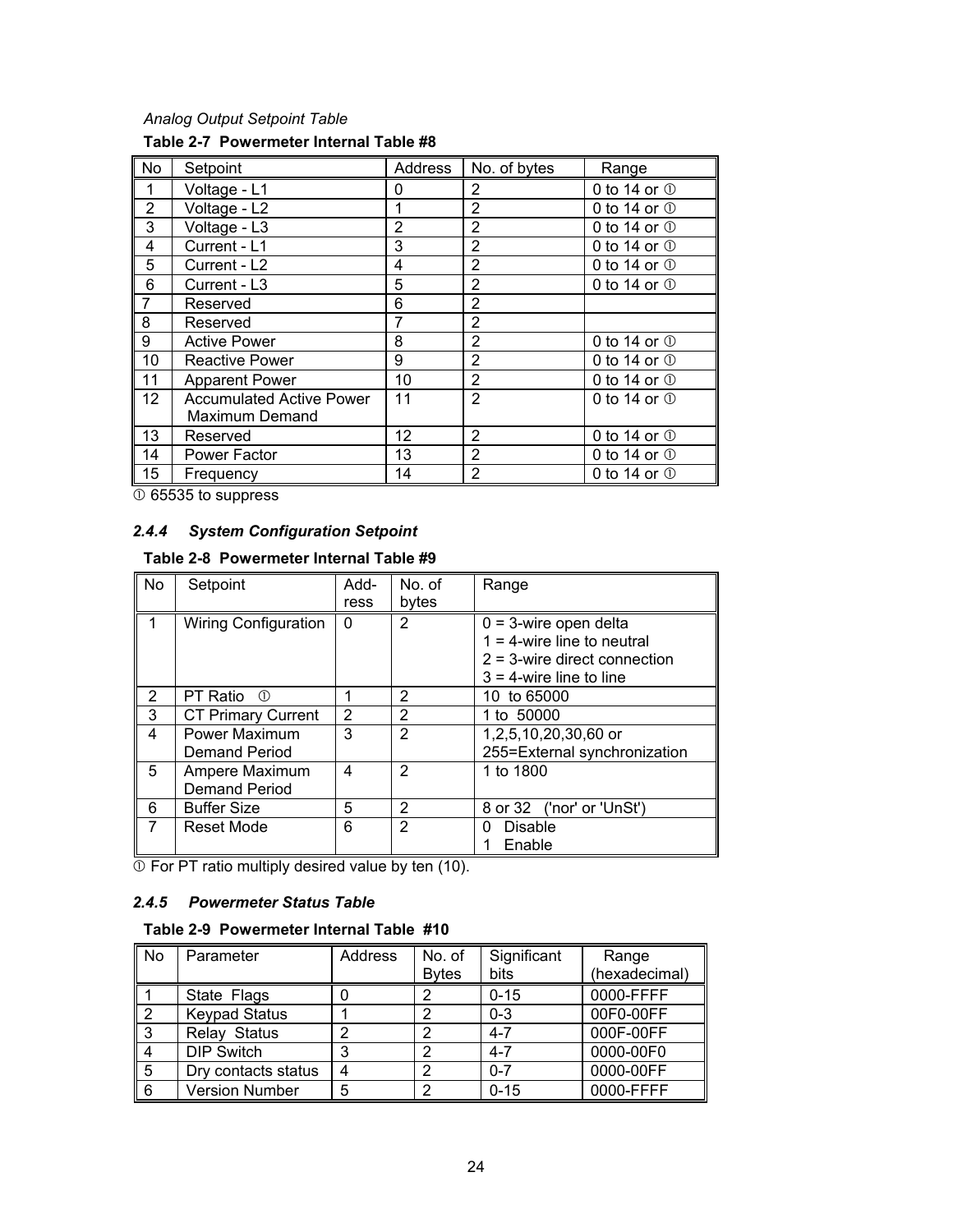Normal state of **State Flags** is 0. Writing 65535 to **State Flags** will cause the Powermeter to restart.

The status of the front panel keypad keys:

| Bit No. | Key                       |
|---------|---------------------------|
|         | <b>↑ (Up Arrow)</b>       |
|         | <b>RESET</b>              |
|         | <b>SELECT</b>             |
|         | $\downarrow$ (Down Arrow) |

Bit meaning: '1' = key is pressed; '0' = key is released.

Status of the relays:

| Bit No. | Relay No. |
|---------|-----------|
|         |           |
| 5       | વ         |
| 6       | 2         |
|         |           |

Bit meaning: '0' = closed, '1' = open.

## <span id="page-25-0"></span>*2.4.6 Harmonic Evaluation Tables*

Parameters for Voltage L1 or L12 channel - Table Number 11 Parameters for Voltage L2 or L23 channel - Table Number 12 Parameters for Voltage L3 channel - Table Number 13 Parameters for Current L1 channel - Table Number 14 Parameters for Current L2 channel - Table Number 15 Parameters for Current L3 channel - Table Number 16

Note that all the Harmonic Evaluation Registers are read only. An attempt to write a value to any register will result in an exception response.

| <b>No</b>      | <b>Parameter</b>                       | Add-           | <b>Bytes</b>   | <b>Data</b>       | HI           | LO           |
|----------------|----------------------------------------|----------------|----------------|-------------------|--------------|--------------|
|                |                                        | ress           |                | <b>Conversion</b> | <b>Scale</b> | <b>Scale</b> |
| $\overline{1}$ | Voltage or current on the              | $\mathbf{0}$   | $\mathfrak{p}$ | LIN <sub>3</sub>  | Vmax or      | 0            |
|                | corresponding phase (V or A,<br>RMS)   |                |                |                   | lmax         |              |
|                |                                        |                |                |                   |              |              |
| $\overline{2}$ | Fundamental frequency (Hz)             | 1              | $\overline{2}$ | LIN <sub>3</sub>  | 100.0        | 0            |
| $\overline{3}$ | %THD                                   | $\overline{2}$ | $\overline{2}$ | LIN <sub>3</sub>  | 100.0        | 0            |
| $\overline{4}$ | Reference magnitude                    | 3              | $\overline{2}$ | LIN <sub>3</sub>  | 100.0        | $\mathbf{0}$ |
|                | of 1st harmonic (100.00%)              |                |                |                   |              |              |
| 5              | Magnitude of 2 <sup>nd</sup> harmonic  | 4              | $\overline{2}$ | LIN <sub>3</sub>  | 100.0        | $\Omega$     |
| 6              | Magnitude of 3 <sup>rd</sup> harmonic  | 5              | $\overline{2}$ | LIN <sub>3</sub>  | 100.0        | 0            |
| $\overline{7}$ | Magnitude of 4 <sup>th</sup> harmonic  | 6              | $\overline{2}$ | LIN <sub>3</sub>  | 100.0        | 0            |
| 8              | Magnitude of 5 <sup>th</sup> harmonic  | $\overline{7}$ | $\overline{2}$ | LIN <sub>3</sub>  | 100.0        | 0            |
| $\overline{9}$ | Magnitude of 6 <sup>th</sup> harmonic  | 8              | $\overline{2}$ | LIN <sub>3</sub>  | 100.0        | 0            |
| 10             | Magnitude of 7 <sup>th</sup> harmonic  | 9              | $\overline{2}$ | LIN <sub>3</sub>  | 100.0        | 0            |
| 11             | Magnitude of 8 <sup>th</sup> harmonic  | 10             | $\overline{2}$ | LIN <sub>3</sub>  | 100.0        | 0            |
| 12             | Magnitude of 9 <sup>th</sup> harmonic  | 11             | $\overline{2}$ | LIN <sub>3</sub>  | 100.0        | 0            |
| 13             | Magnitude of 10 <sup>th</sup> harmonic | 12             | $\overline{2}$ | LIN <sub>3</sub>  | 100.0        | 0            |
| 14             | Magnitude of 11 <sup>th</sup> harmonic | 13             | $\overline{2}$ | LIN <sub>3</sub>  | 100.0        | 0            |
| 15             | Magnitude of 12 <sup>th</sup> harmonic | 14             | $\overline{2}$ | LIN <sub>3</sub>  | 100.0        | 0            |
| 16             | Magnitude of 13 <sup>th</sup> harmonic | 15             | $\overline{2}$ | LIN <sub>3</sub>  | 100.0        | 0            |
| 17             | Magnitude of 14 <sup>th</sup> harmonic | 16             | $\overline{2}$ | LIN <sub>3</sub>  | 100.0        | 0            |

**Table 2-10 Powermeter Internal Tables #11 to #16**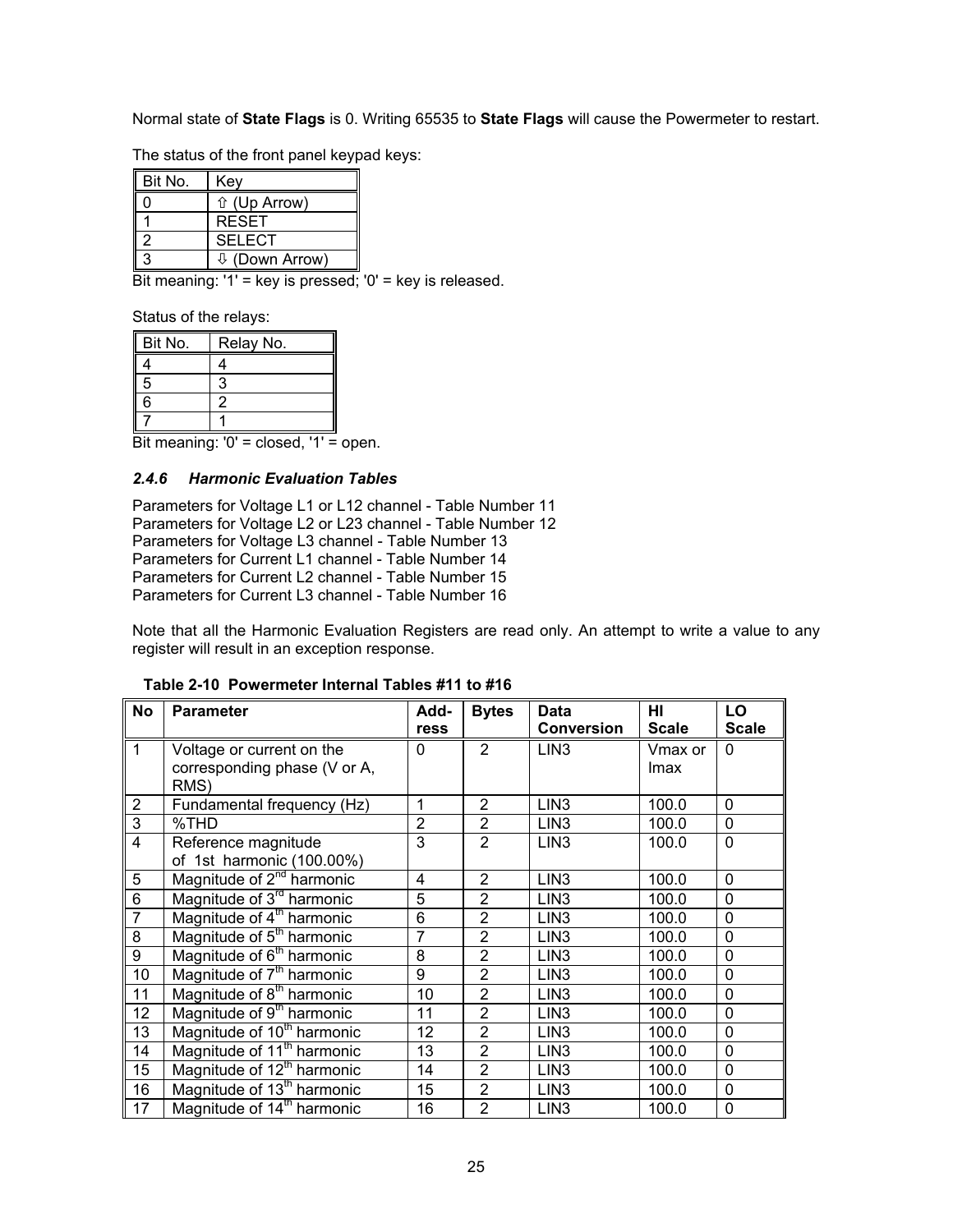| <b>No</b> | <b>Parameter</b>                       | Add- | <b>Bytes</b>   | Data              | HI           | LO           |
|-----------|----------------------------------------|------|----------------|-------------------|--------------|--------------|
|           |                                        | ress |                | <b>Conversion</b> | <b>Scale</b> | <b>Scale</b> |
| 18        | Magnitude of 15 <sup>th</sup> harmonic | 17   | $\overline{2}$ | LIN <sub>3</sub>  | 100.0        | 0            |
| 19        | Magnitude of 16 <sup>th</sup> harmonic | 18   | $\overline{2}$ | LIN <sub>3</sub>  | 100.0        | 0            |
| 20        | Magnitude of 17 <sup>th</sup> harmonic | 19   | $\overline{2}$ | LIN <sub>3</sub>  | 100.0        | $\mathbf 0$  |
| 21        | Magnitude of 18 <sup>th</sup> harmonic | 20   | $\overline{2}$ | LIN <sub>3</sub>  | 100.0        | $\mathbf 0$  |
| 22        | Magnitude of 19 <sup>th</sup> harmonic | 21   | $\overline{2}$ | LIN <sub>3</sub>  | 100.0        | $\mathbf 0$  |
| 23        | Magnitude of 20 <sup>th</sup> harmonic | 22   | $\overline{2}$ | LIN <sub>3</sub>  | 100.0        | $\Omega$     |
| 24        | Magnitude of 21 <sup>st</sup> harmonic | 23   | $\overline{2}$ | LIN <sub>3</sub>  | 100.0        | $\Omega$     |
| 25        | Magnitude of 22 <sup>nd</sup> harmonic | 24   | $\overline{2}$ | LIN <sub>3</sub>  | 100.0        | $\mathbf 0$  |
| 26        | Magnitude of 23 <sup>rd</sup> harmonic | 25   | $\overline{2}$ | LIN <sub>3</sub>  | 100.0        | $\mathbf{0}$ |
| 27        | Magnitude of 24 <sup>th</sup> harmonic | 26   | $\overline{2}$ | LIN <sub>3</sub>  | 100.0        | $\mathbf{0}$ |
| 28        | Magnitude of 25 <sup>th</sup> harmonic | 27   | $\overline{2}$ | LIN <sub>3</sub>  | 100.0        | $\mathbf 0$  |
| 29        | Magnitude of 26 <sup>th</sup> harmonic | 28   | $\overline{2}$ | LIN <sub>3</sub>  | 100.0        | $\mathbf{0}$ |
| 30        | Magnitude of 27 <sup>th</sup> harmonic | 29   | 2              | LIN <sub>3</sub>  | 100.0        | $\mathbf{0}$ |
| 31        | Magnitude of 28 <sup>th</sup> harmonic | 30   | $\overline{2}$ | LIN <sub>3</sub>  | 100.0        | $\mathbf{0}$ |
| 32        | Magnitude of 29 <sup>th</sup> harmonic | 31   | $\overline{2}$ | LIN <sub>3</sub>  | 100.0        | 0            |
| 33        | Magnitude of 30 <sup>th</sup> harmonic | 32   | $\overline{2}$ | LIN <sub>3</sub>  | 100.0        | $\mathbf 0$  |
| 34        | Magnitude of 31 <sup>st</sup> harmonic | 33   | 2              | LIN <sub>3</sub>  | 100.0        | 0            |

## *2.4.7 Real Time Clock Table*

## <span id="page-26-0"></span>**Table 2-11 Powermeter Internal Table #17**

| No | Parameter      | Addr | <b>Bytes</b> | Data        | нı    | LO    |
|----|----------------|------|--------------|-------------|-------|-------|
|    |                |      |              | Conversion  | Scale | Scale |
|    |                |      |              | Method      |       |       |
|    | Seconds        | 0    | 2            | <b>NONE</b> | 59    | O     |
| 2  | <b>Minutes</b> |      | 2            | <b>NONE</b> | 59    | 0     |
| 3  | Hour           | 2    | 2            | <b>NONE</b> | 23    | 0     |
| 4  | Day of month   | 3    | 2            | <b>NONE</b> | 31    |       |
| 5  | Month          | 4    | 2            | <b>NONE</b> | 12    |       |
| 6  | Year           | 5    | 2            | <b>NONE</b> | 99    | 0     |

#### **NOTE**

All Real Time Clock registers are both read and write. Writing the corresponding value to any register will set the respective value in the instrument's Real Time Clock.

#### *2.4.8 Waveform tables*

#### **Waveform capture parameter tables:**

<span id="page-26-1"></span> Parameters for Voltage L1 or L12 channel - Table Number 18 Parameters for Voltage L2 or L23 channel - Table Number 19 Parameters for Voltage L3 channel - Table Number 20 Parameters for Current L1 channel - Table Number 21 Parameters for Current L2 channel - Table Number 22 Parameters for Current L3 channel - Table Number 23

#### **Waveform points tables :**

points 1 ... 256 - Table Number 25 points 257 ... 512 - Table Number 26

Note that all the tables are read only. An attempt to write a value to any register will result in an exception response.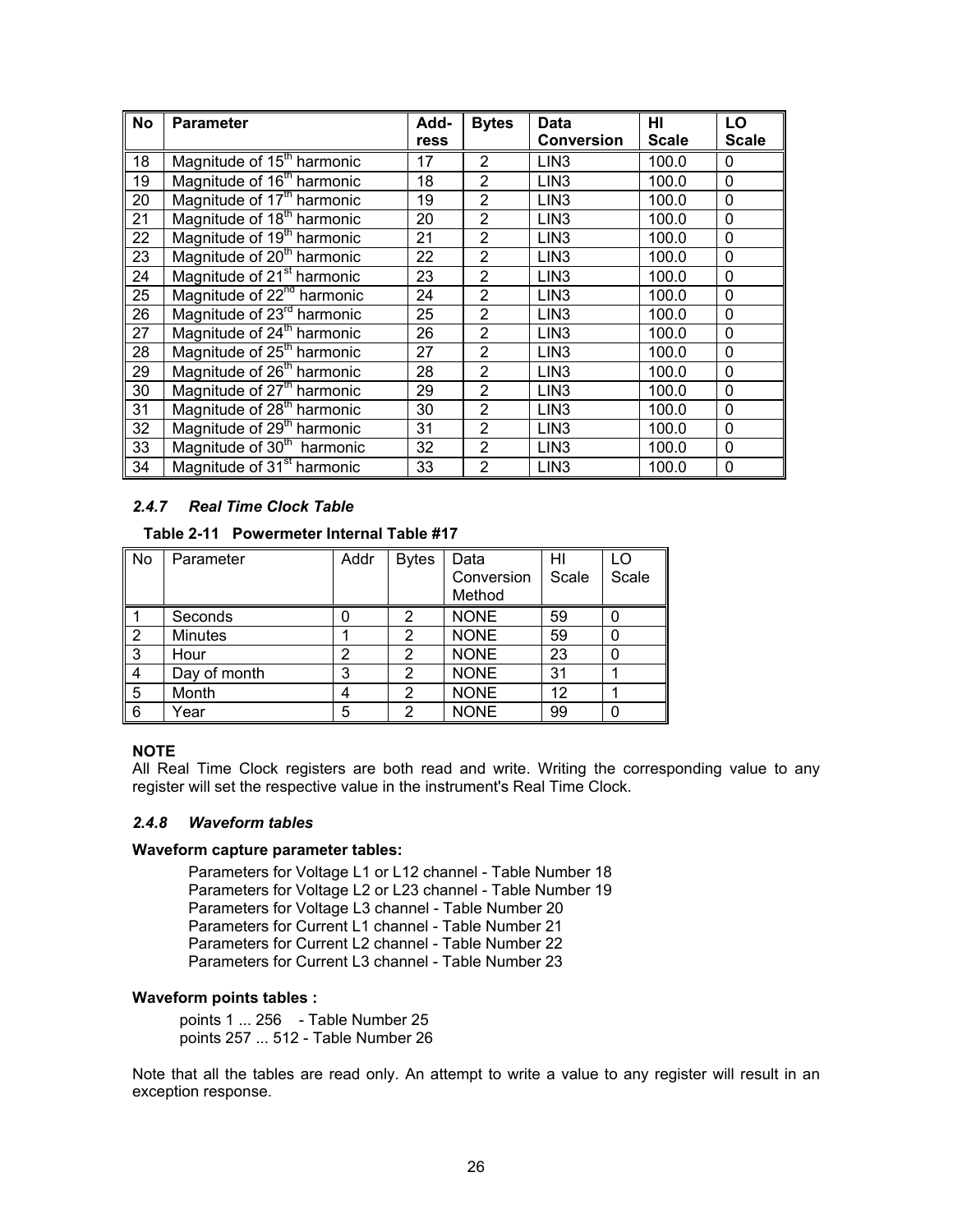To get the waveform, you should first read capture parameters from one of tables #18 to #23. This will lock the corresponding waveform in the instrument's communication buffer. Then, you may read the waveform points from tables #24 and #25. Note than you may not read more than 125 registers by one request.

| $\overline{\mathsf{No}}$ | Parameter             | Add-           | <b>Bytes</b>   | Data Conversion  | HI    | LO          |
|--------------------------|-----------------------|----------------|----------------|------------------|-------|-------------|
|                          |                       | ress           |                | Method           | Scale | Scale       |
| $\overline{1}$           | Capture code          | 0              | 2              | <b>NONE</b>      | 0     | 0           |
| $\sqrt{2}$               | Second                |                | 2              | <b>NONE</b>      | 59    | $\Omega$    |
| ∏3                       | Minute                | $\overline{2}$ | 2              | <b>NONE</b>      | 59    | $\mathbf 0$ |
| $\sqrt{4}$               | Hour                  | 3              | $\overline{2}$ | <b>NONE</b>      | 23    | $\Omega$    |
| ∥ 5                      | Day of month          | 4              | 2              | <b>NONE</b>      | 31    |             |
| 6                        | Month                 | 5              | $\overline{2}$ | <b>NONE</b>      | 12    |             |
| 7                        | Year                  | 6              | $\overline{2}$ | <b>NONE</b>      | 99    | 0           |
| $\overline{\mathsf{B}}$  | Voltage or Current on | 7              | $\mathfrak{p}$ | LIN <sub>3</sub> | Vmax  | $\Omega$    |
|                          | the corresponding     |                |                |                  | or    |             |
|                          | phase (V or A, RMS)   |                |                |                  | Imax  |             |
| <b>9</b>                 | Fundamental           | 8              | 2              | LIN <sub>3</sub> | 100.0 | $\Omega$    |
|                          | frequency (Hz)        |                |                |                  |       |             |
| ∥ 10                     | %THD                  | 9              | 2              | LIN <sub>3</sub> | 100.0 | $\Omega$    |

**Table 2-12 Powermeter Internal Tables #18 to #23** 

## **Table 2-13 Powermeter Internal Table #24**

| l No     | Parameter          | Add- | <b>B</b> vtes | Data Conversion | HI    | LO    |
|----------|--------------------|------|---------------|-----------------|-------|-------|
|          |                    | ress |               | Method          | Scale | Scale |
|          | Waveform point 1   |      |               | <b>NONE</b>     | 1023  |       |
|          | Waveform point 2   |      |               | <b>NONE</b>     | 1023  |       |
| $\cdots$ |                    |      | .             |                 |       |       |
| 256      | Waveform point 256 | 255  |               | <b>NONE</b>     | 1023  |       |

## **Table 2-14 Powermeter Internal Table #25**

| No  | Parameter          | Add- | <b>Bytes</b> | Data Conversion | HI    | LC       |
|-----|--------------------|------|--------------|-----------------|-------|----------|
|     |                    | ress |              | Method          | Scale | Scale    |
|     | Waveform point 257 |      |              | <b>NONE</b>     | 1023  |          |
|     | Waveform point 258 |      | 2            | <b>NONE</b>     | 1023  |          |
| .   |                    |      |              |                 |       | $\cdots$ |
| 256 | Waveform point 512 | 255  |              | <b>NONE</b>     | 1023  |          |